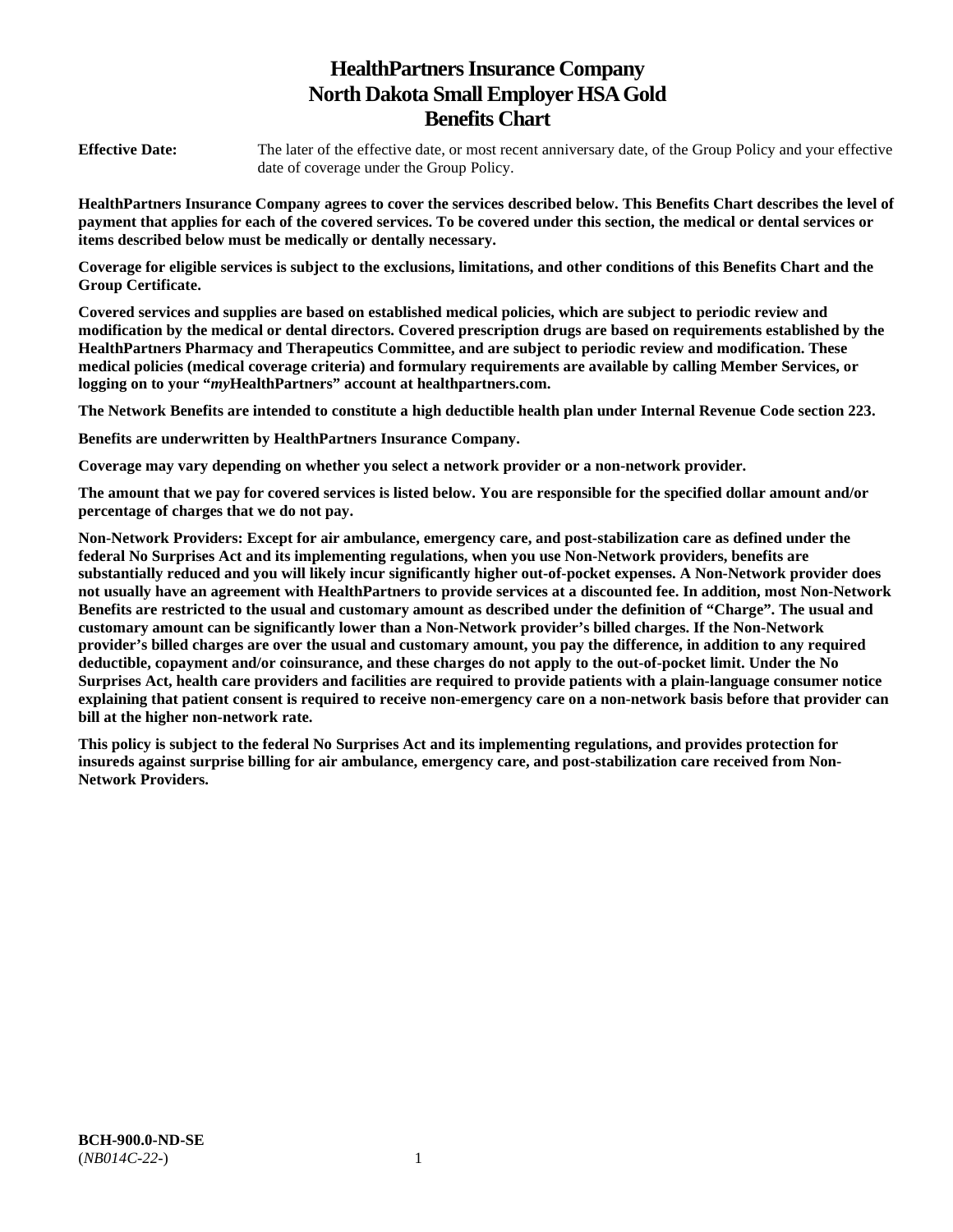# **These definitions apply to this Benefits Chart. They also apply to the Group Certificate.**

| <b>Biosimilar Drug:</b> | A prescription drug, approved by the Food and Drug Administration (FDA), that the FDA has<br>determined is biosimilar to and interchangeable with a biological brand name drug. Biosimilar drugs<br>are not considered generic drugs and are not covered under the generic drug benefit.                                                                                                                                                                                                                                                                                                                                        |
|-------------------------|---------------------------------------------------------------------------------------------------------------------------------------------------------------------------------------------------------------------------------------------------------------------------------------------------------------------------------------------------------------------------------------------------------------------------------------------------------------------------------------------------------------------------------------------------------------------------------------------------------------------------------|
| <b>Brand Name Drug:</b> | A prescription drug, approved by the Food and Drug Administration (FDA), that is manufactured,<br>sold, or licensed for sale under a trademark by the pharmaceutical company that originally researched<br>and developed the drug. Brand name drugs have the same active-ingredient formula as the generic<br>version of the drug. However, generic drugs are manufactured and sold by other drug manufacturers<br>and are generally not available until after the patent on the brand name drug has expired. A few brand<br>name drugs may be covered at the generic drug benefit level if this is indicated on the formulary. |
| <b>Calendar Year:</b>   | This is the 12-month period beginning 12:01 A.M. Central Time, on January 1, and ending 12:01 A.M. Central<br>Time of the next following December 31.                                                                                                                                                                                                                                                                                                                                                                                                                                                                           |
| <b>Charge:</b>          | For covered services delivered by participating network providers, is the provider's discounted charge<br>for a given medical/surgical service, procedure or item.                                                                                                                                                                                                                                                                                                                                                                                                                                                              |
|                         | For covered services delivered by Non-Network providers, a contracted rate may apply if such<br>arrangement is available to HealthPartners.                                                                                                                                                                                                                                                                                                                                                                                                                                                                                     |
|                         | For the Usual and Customary Charge for covered services delivered by non-network providers, our<br>payment is calculated using one of the following options to be determined at HealthPartners'<br>discretion: 1) a percentage of the Medicare fee schedule; 2) a comparable schedule if the service is not<br>on the Medicare fee schedule; or 3) a commercially reasonable rate for such service.                                                                                                                                                                                                                             |
|                         | The Usual and Customary Charge is the maximum amount allowed that we consider in the calculation<br>of the payment of charges incurred for certain covered services. You must pay for any charges above<br>the usual and customary charge, and they do not apply to the out-of-pocket limit.                                                                                                                                                                                                                                                                                                                                    |
|                         | A charge is incurred for covered ambulatory medical and surgical services, on the date the service or<br>item is provided. A charge is incurred for covered inpatient services, on the date of admission to a<br>hospital. To be covered, a charge must be incurred on or after your effective date and on or before the<br>termination date.                                                                                                                                                                                                                                                                                   |
|                         | Copayment/Coinsurance: The specified dollar amount, or percentage, of charges incurred for covered services, which we do not<br>pay, but which you must pay, each time you receive certain medical services, procedures or items.<br>Our payment for those covered services or items begins after the copayment or coinsurance is<br>satisfied. Covered services or items requiring a copayment or coinsurance are specified in this<br>Benefits Chart.                                                                                                                                                                         |
|                         | For services provided by a network provider:                                                                                                                                                                                                                                                                                                                                                                                                                                                                                                                                                                                    |
|                         | An amount which is listed as a flat dollar copayment is applied to a network provider's discounted<br>charges for a given service. However, if the network provider's discounted charge for a service or<br>item is less than the flat dollar copayment, you will pay the network provider's discounted charge. An<br>amount which is listed as a percentage of charges or coinsurance is based on the network provider's<br>discounted charges, calculated at the time the claim is processed, which may include an agreed upon<br>fee schedule rate for case rate or withhold arrangements.                                   |
|                         | For services provided by a non-network provider:                                                                                                                                                                                                                                                                                                                                                                                                                                                                                                                                                                                |
|                         | Any copayment or coinsurance is applied to the lesser of the provider's charges or the usual and<br>customary charge for a service.                                                                                                                                                                                                                                                                                                                                                                                                                                                                                             |
|                         | A copayment or coinsurance is due at the time a service is provided, or when billed by the provider.<br>The copayment or coinsurance applicable for a scheduled visit with a network provider will be<br>collected for each visit, late cancellation and failed appointment.                                                                                                                                                                                                                                                                                                                                                    |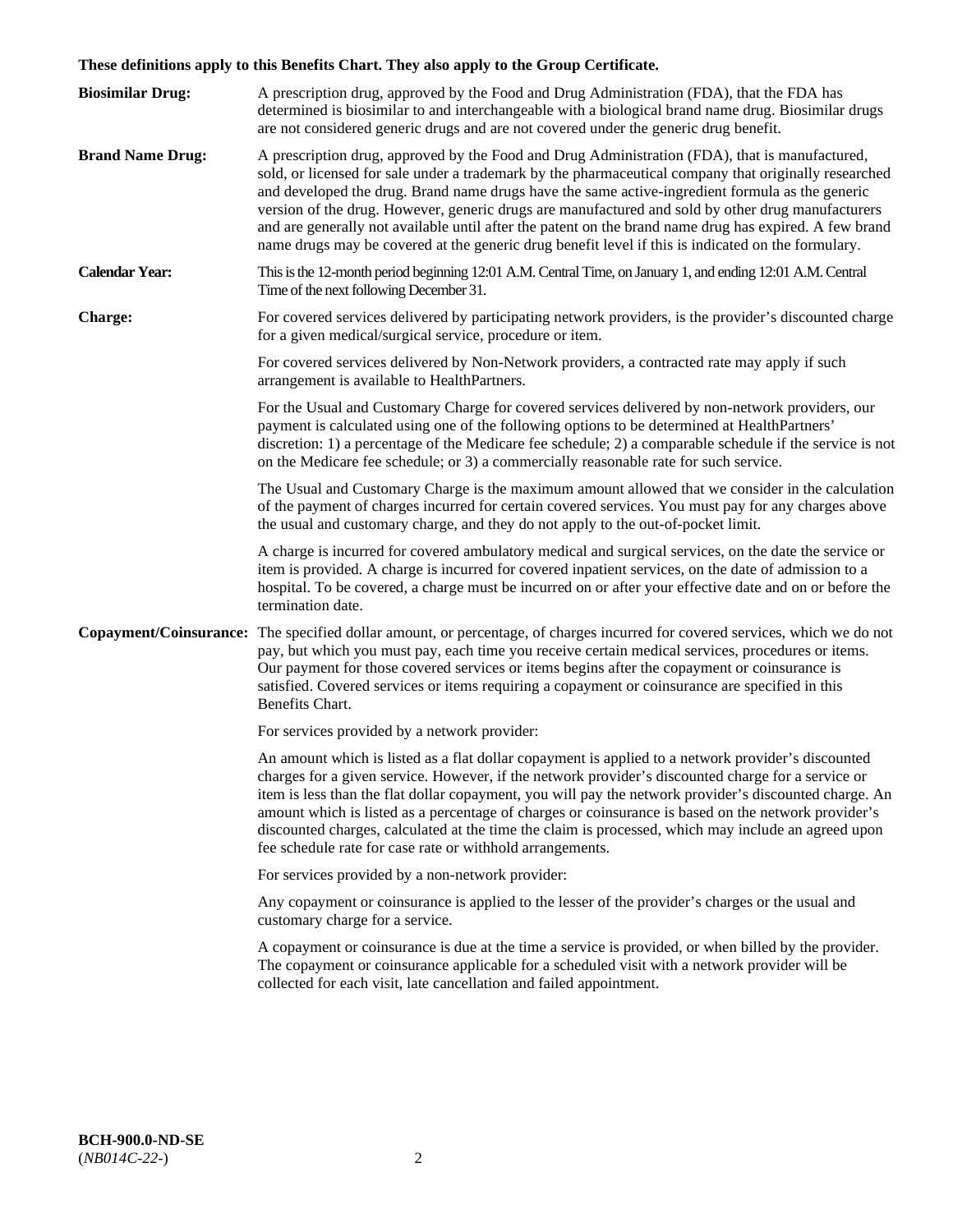| Deductible:                                | The specified dollar amount of charges incurred for covered services, which we do not pay, but an<br>insured or a family has to pay first in a calendar year. Our payment for those services or items begins<br>after the deductible is satisfied. For network providers, the amount of the charges that apply to the<br>deductible are based on the network provider's discounted charges, calculated at the time the claim is<br>processed, which may include an agreed upon fee schedule rate for case rate or withhold<br>arrangements. For non-network providers, the amount of charges that apply to the deductible are the<br>lesser of the provider's charges or the usual and customary charge for a service. |
|--------------------------------------------|------------------------------------------------------------------------------------------------------------------------------------------------------------------------------------------------------------------------------------------------------------------------------------------------------------------------------------------------------------------------------------------------------------------------------------------------------------------------------------------------------------------------------------------------------------------------------------------------------------------------------------------------------------------------------------------------------------------------|
|                                            | Any amounts paid or reimbursed by a third party, including but not limited to: point of service<br>rebates, manufacturer coupons, manufacturer debit cards or other forms of direct reimbursement to an<br>insured for a product or service, will not apply toward the deductible, to the extent permitted under<br>state and federal law.                                                                                                                                                                                                                                                                                                                                                                             |
|                                            | Your plan has an embedded deductible. This means once an insured meets the individual deductible,<br>the plan begins paying benefits for that person. If two or more members of the family meet the family<br>deductible, the plan begins paying benefits for all members of the family, regardless of whether each<br>insured has met the individual deductible. However, an insured may not contribute more than the<br>individual deductible toward the family deductible.                                                                                                                                                                                                                                          |
|                                            | All services are subject to the deductible unless otherwise indicated below in this Benefits Chart.                                                                                                                                                                                                                                                                                                                                                                                                                                                                                                                                                                                                                    |
| <b>Formulary:</b>                          | This is a current list, which may be revised from time to time, of prescription drugs, medications,<br>equipment and supplies covered by us as indicated in this Benefits Chart which are covered at the<br>highest benefit level. Some drugs on the Formulary may require prior authorization to be covered as<br>formulary drugs. The formulary, and information on drugs that require prior authorization, are<br>available by calling Member Services, or logging on to your "myHealthPartners" account at<br>healthpartners.com.                                                                                                                                                                                  |
| <b>Generic Drug:</b>                       | A prescription drug, approved by the Food and Drug Administration (FDA), that the FDA has<br>determined is comparable to a brand name drug product in dosage form, strength, route of<br>administration, quality, intended use and documented bioequivalence. Generally, generic drugs cost<br>less than brand name drugs. Some brand name drugs may be covered at the generic drug benefit level<br>if this is indicated on the formulary.                                                                                                                                                                                                                                                                            |
| <b>Lifetime Maximum</b><br><b>Benefit:</b> | The specified coverage limit actually paid by us for services and/or charges incurred by you for<br>bariatric surgery. Payment of benefits under the Certificate ceases when that lifetime maximum benefit<br>is reached. You have to pay for any subsequent charges.                                                                                                                                                                                                                                                                                                                                                                                                                                                  |
| <b>Non-Formulary Drug:</b>                 | This is a prescription drug, approved by the Food and Drug Administration (FDA), that is not on the<br>formulary, is medically necessary and is not investigative or otherwise excluded under the Certificate.                                                                                                                                                                                                                                                                                                                                                                                                                                                                                                         |
|                                            | Out-of-Pocket Expenses: You pay the specified copayments/coinsurance and deductibles applicable for particular services,<br>subject to the out-of-pocket limit described below. These amounts are in addition to the monthly<br>premium payments.                                                                                                                                                                                                                                                                                                                                                                                                                                                                      |
| <b>Out-of-Pocket Limit:</b>                | You pay the copayments/coinsurance and deductibles for covered services, to the individual or family<br>out-of-pocket limit. Thereafter we cover 100% of charges incurred for all other covered services, for<br>the rest of the calendar year. You pay amounts greater than the out-of-pocket limit if you exceed any<br>Lifetime Maximum Benefit, or visit or day limits.                                                                                                                                                                                                                                                                                                                                            |
|                                            | Non-Network Benefits above the usual and customary charge (see definition of charge above) do not<br>apply to the out-of-pocket limit.                                                                                                                                                                                                                                                                                                                                                                                                                                                                                                                                                                                 |
|                                            | Non-Network Benefits for transplant surgery and bariatric surgery do not apply to the out-of-pocket<br>limit.                                                                                                                                                                                                                                                                                                                                                                                                                                                                                                                                                                                                          |
|                                            | Any amounts paid or reimbursed by a third party, including but not limited to: point of service<br>rebates, manufacturer coupons, manufacturer debit cards or other forms of direct reimbursement to an<br>insured for a product or service, will not apply as an out of pocket expense, to the extent permitted<br>under state and federal law.                                                                                                                                                                                                                                                                                                                                                                       |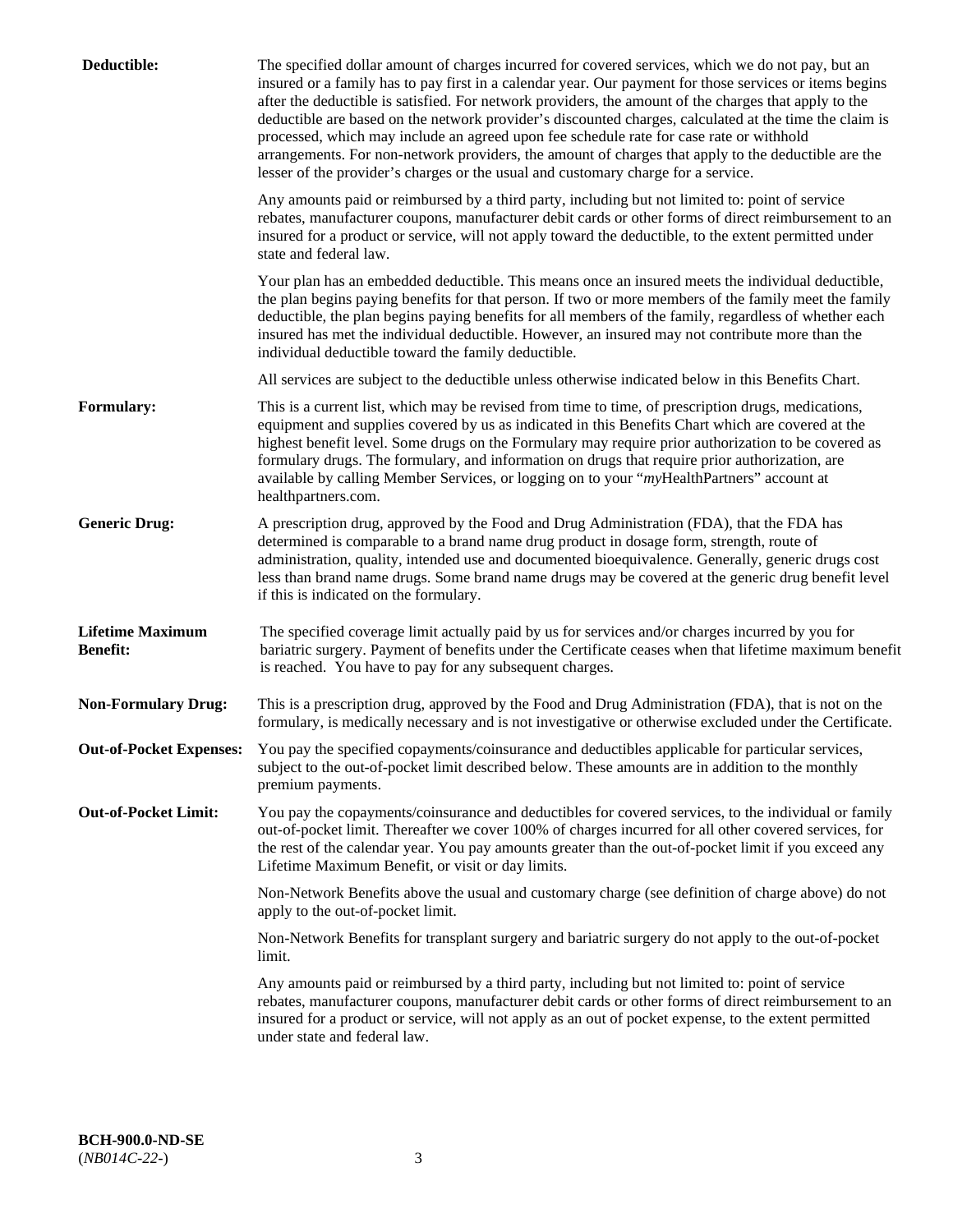|                              | You are responsible to keep track of the out-of-pocket expenses. Contact our Member Services<br>Department for assistance in determining the amount paid by the enrollee for specific eligible services<br>received. Claims for reimbursement under the out-of-pocket limit provisions are subject to the same<br>time limits and provisions described under the "Claims Provisions" section of the Certificate.                                                                                                                   |
|------------------------------|------------------------------------------------------------------------------------------------------------------------------------------------------------------------------------------------------------------------------------------------------------------------------------------------------------------------------------------------------------------------------------------------------------------------------------------------------------------------------------------------------------------------------------|
| <b>Preventive Drug List:</b> | This is a current list, which may be revised from time to time, of certain formulary preventive<br>prescription drugs and certain diabetic supplies, covered under the Plan as indicated in this Benefits<br>Chart. The Preventive Drug List is available by logging onto your "myHealthPartners" account at<br>healthpartners.com or by calling Member Services.                                                                                                                                                                  |
| <b>Specialty Drug List:</b>  | This is a current list, which may be revised from time to time, of prescription drugs, medications,<br>equipment and supplies, which are typically bio-pharmaceuticals. The purpose of a specialty drug list<br>is to facilitate enhanced monitoring of complex therapies used to treat specific conditions. Specialty<br>drugs are covered by us as indicated in this Benefits Chart. The specialty drug list is available by<br>calling Member Services, or logging on to your "myHealthPartners" account at healthpartners.com. |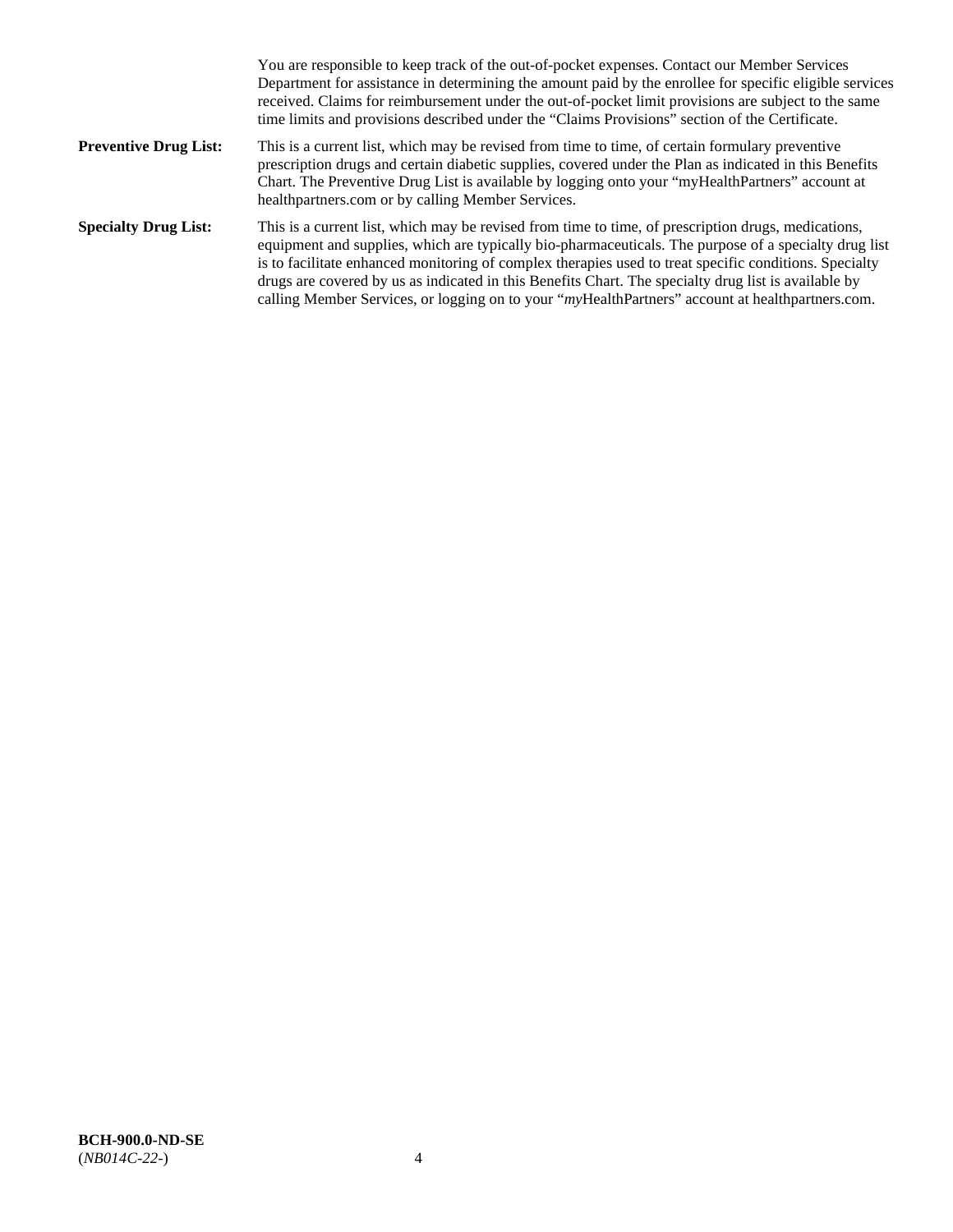# **DEDUCTIBLES AND OUT-OF-POCKET LIMITS**

### **Individual Calendar Year Deductible**

| <b>Network Benefits</b> | <b>Non-Network Benefits</b> |
|-------------------------|-----------------------------|
| \$3,700                 | \$10,000                    |

### **Family Calendar Year Deductible**

| <b>Network Benefits</b> | <b>Non-Network Benefits</b> |
|-------------------------|-----------------------------|
| \$7,400                 | \$20,000                    |

A separate deductible must be satisfied under the Network Benefits and Non-Network Benefits.

Your plan has an embedded deductible. This means once an insured meets the individual deductible, the plan begins paying benefits for that person. If two or more members of the family meet the family deductible, the plan begins paying benefits for all members of the family, regardless of whether each insured has met the individual deductible. However, an insured may not contribute more than the individual deductible toward the family deductible.

Any amounts paid or reimbursed by a third party, including but not limited to: point of service rebates, manufacturer coupons, manufacturer debit cards or other forms of direct reimbursement to an insured for a product or service, will not apply toward the deductible, to the extent permitted under state and federal law.

## **Individual Calendar Year Out-of-Pocket Limit**

| <b>Network Benefits</b> | <b>Non-Network Benefits</b> |
|-------------------------|-----------------------------|
| \$4,000                 | \$30,000                    |

### **Family Calendar Year Out-of-Pocket Limit**

| <b>Network Benefits</b> | <b>Non-Network Benefits</b> |
|-------------------------|-----------------------------|
| \$8,000                 | \$60,000                    |

A separate Out-of-Pocket Limit must be satisfied under the Network Benefits and Non-Network Benefits.

Non-Network Benefits above the usual and customary charge will not apply toward the individual or family Out-of-Pocket Limit.

Non-Network Benefits for transplant surgery and bariatric surgery do not apply to the out-of-pocket limit.

Any amounts paid or reimbursed by a third party, including but not limited to: point of service rebates, manufacturer coupons, manufacturer debit cards or other forms of direct reimbursement to an insured for a product or service, will not apply as an out of pocket expense, to the extent permitted under state and federal law.

#### **Lifetime maximum benefit for bariatric surgery**

| <b>Network Benefits</b> | <b>Non-Network Benefits</b> |
|-------------------------|-----------------------------|
| Unlimited.              | \$5,000                     |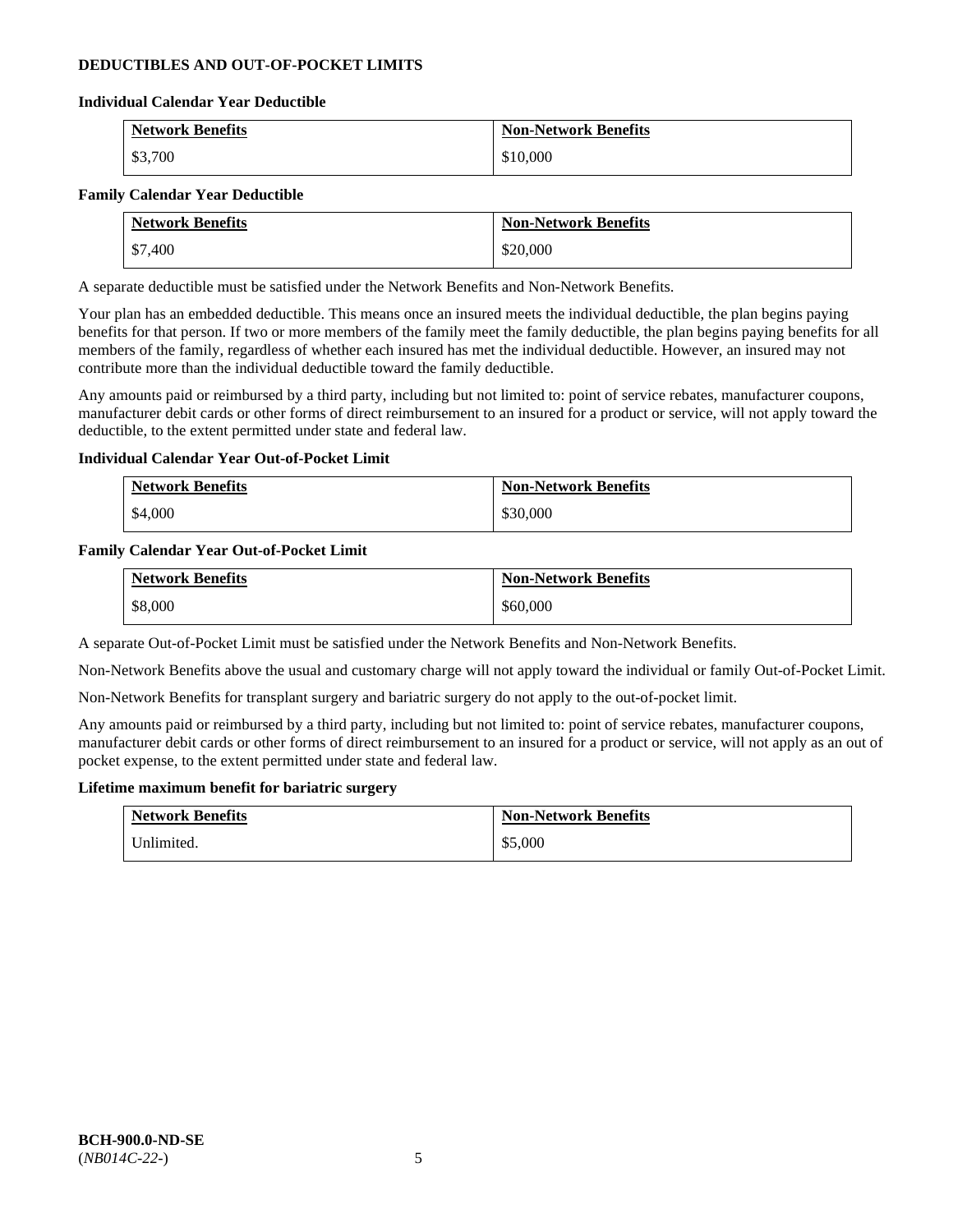# **AMBULANCE AND MEDICAL TRANSPORTATION**

# **Covered Services:**

We cover ambulance and medical transportation for medical emergencies.

We also cover medically necessary, non-emergency ground and air medical transportation if it meets our medical coverage criteria. Under the No Surprises Act, non-network health care providers and facilities are required to provide patients with a plain-language consumer notice explaining that patient consent is required to receive non-emergency before that provider can bill at the higher non-network rate.

Covered services and supplies are based on established medical policies, which are subject to periodic review and modification by the medical or dental directors. These medical policies (medical coverage criteria) and applicable prior authorization requirements are available by calling Member Services, or logging on to your "*my*HealthPartners" account a[t healthpartners.com.](http://www.healthpartners.com/)

### **Ambulance and medical transportation (other than non-emergency air ambulance transportation)**

| <b>Network Benefits</b>       | <b>Non-Network Benefits</b> |
|-------------------------------|-----------------------------|
| 100% of the charges incurred. | See Network Benefits.       |

#### **Non-emergency air ambulance transportation**

| <b>Network Benefits</b>       | <b>Non-Network Benefits</b> |
|-------------------------------|-----------------------------|
| 100% of the charges incurred. | See Network Benefits.       |

For Non-Network air ambulance service providers, the eligible charges are limited to the average HealthPartners reimbursement rate for Network air ambulance service providers licensed by the state of North Dakota.

### **Not Covered:**

• See "Services Not Covered" in the Group Certificate.

# **BEHAVIORAL HEALTH SERVICES**

#### **Covered Services:**

Covered services are based on established medical policies, which are subject to periodic review and modification by the medical directors. These medical policies (medical coverage criteria) are available by calling Member Services, or logging on to your "*my*HealthPartners" account at [healthpartners.com.](http://healthpartners.com/)

# **Mental health services**

We cover services for mental health diagnoses as described in the Diagnostic and Statistical Manual of Mental Disorders – Fifth Edition (DSM-5) (most recent edition).

**Outpatient services, including intensive outpatient and day treatment services:** We cover medically necessary outpatient professional mental health services for evaluation, crisis intervention, and treatment of mental health disorders.

A comprehensive diagnostic assessment will be used as the basis for a determination by a mental health professional, concerning the appropriate treatment and the extent of services required.

Outpatient services we cover for a diagnosed mental health condition include the following:

- Individual, group, family, and multi-family therapy;
- Medication management provided by a physician, certified nurse practitioner, or physician's assistant;
- Psychological testing services for the purposes of determining the differential diagnoses and treatment planning for patients currently receiving behavioral health services;
- Day treatment and intensive outpatient services in a licensed program;
- Partial hospitalization services in a licensed hospital or community mental health center;
- Psychotherapy and nursing services provided in the home if authorized by us;
- Treatment for gender dysphoria; and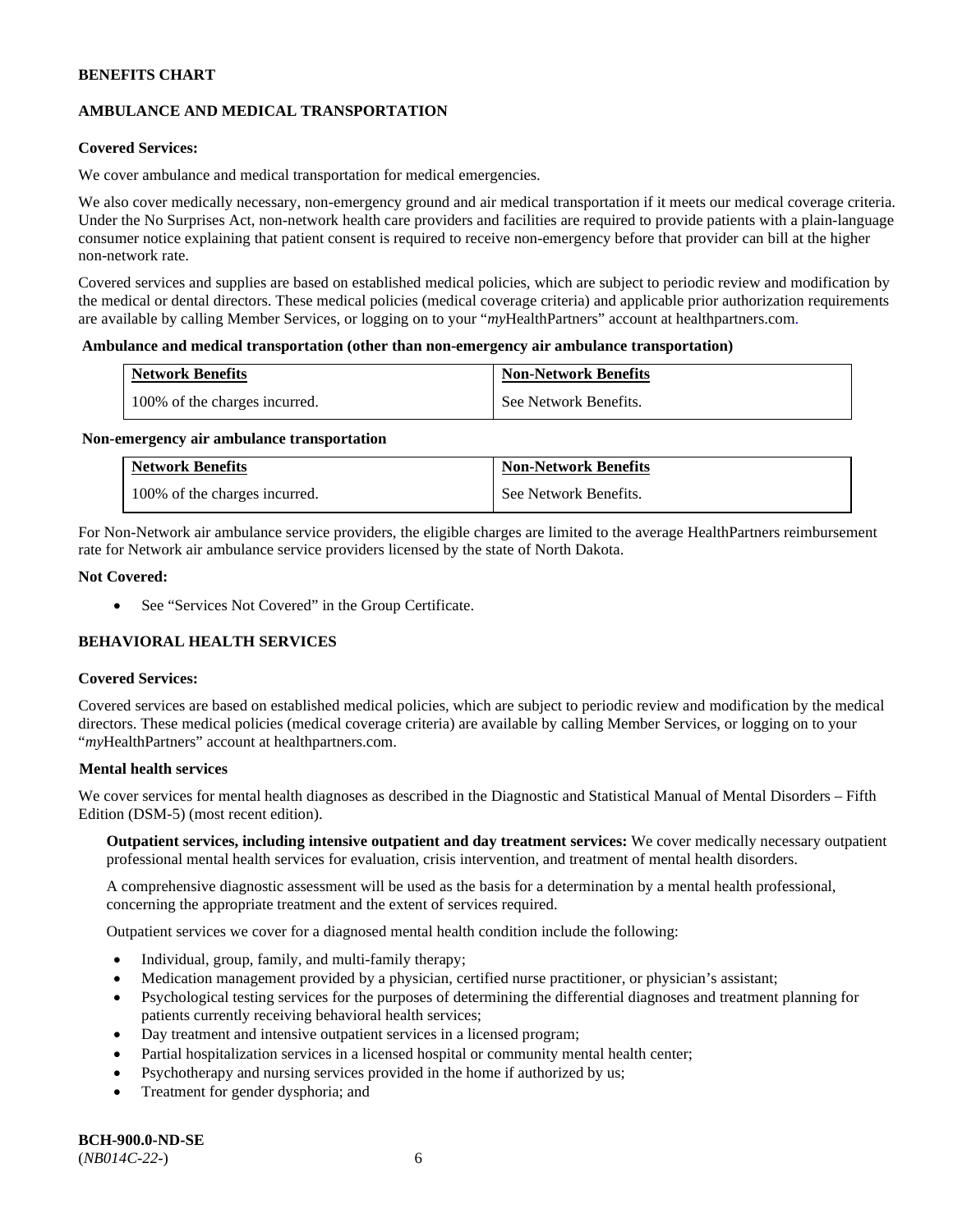• Medically necessary Applied Behavioral Analysis (ABA) prescribed or ordered for an individual diagnosed with an autism spectrum disorder by a licensed physician or a licensed psychologist. For other autism services covered under this Benefits Chart, see the habilitative benefit under Physical Therapy, Occupational Therapy and Speech Therapy.

| <b>Network Benefits</b>                                   | <b>Non-Network Benefits</b>                           |
|-----------------------------------------------------------|-------------------------------------------------------|
| The first five hours of treatment in a calendar year      | The first five hours of treatment in a calendar year  |
| are covered at 100% of the charges incurred. A group      | are covered at 100% of the charges incurred. A        |
| visit counts as one half hour toward the five hours.      | group visit counts as one half hour toward the five   |
| Day treatment, intensive outpatient services and          | hours. Day treatment, intensive outpatient services   |
| partial hospitalization services are not eligible for the | and partial hospitalization services are not eligible |
| first five hour benefit.                                  | for the first five hour benefit.                      |
| We cover additional hours at 100% of the charges          | We cover additional hours at 50% of the charges       |
| incurred.                                                 | incurred.                                             |

### **Group therapy**

| <b>Network Benefits</b>       | <b>Non-Network Benefits</b>  |
|-------------------------------|------------------------------|
| 100% of the charges incurred. | 50% of the charges incurred. |

**Inpatient services, including mental health residential treatment services:** We cover the following:

- Medically necessary inpatient services in a hospital and professional services for treatment of mental health disorders. Medical stabilization is covered under inpatient hospital services in the "Hospital and Skilled Nursing Facility Services" section; and
- Medically necessary mental health residential treatment services. This care must be authorized by us and provided by a hospital or residential behavioral health treatment facility licensed by the local state or Department of Health and Human Services. Services not covered under this benefit include halfway houses, group homes, extended care facilities, shelter services, correctional services, detention services, transitional services, group residential services, foster care services and wilderness programs.

| <b>Network Benefits</b>       | <b>Non-Network Benefits</b>  |
|-------------------------------|------------------------------|
| 100% of the charges incurred. | 50% of the charges incurred. |

#### **Substance use disorder (SUD) services**

We cover medically necessary services for assessments by a licensed alcohol and drug counselor and treatment of substance use disorders as defined in the latest edition of the DSM-5.

**Outpatient services, including intensive outpatient and day treatment services:** We cover medically necessary outpatient professional services for the diagnosis and treatment of substance use disorder. Substance use disorder treatment services must be provided by a program licensed by the local Department of Health and Human Services.

Outpatient services we cover for a diagnosed substance use disorder include the following:

- Individual, group, family, and multi-family therapy provided in an office setting;
- Opiate replacement therapy including methadone and buprenorphine treatment; and
- Day treatment and intensive outpatient services in a licensed program.

| <b>Network Benefits</b>                               | <b>Non-Network Benefits</b>                           |
|-------------------------------------------------------|-------------------------------------------------------|
| The first five visits of treatment in a calendar year | The first five visits of treatment in a calendar year |
| are covered at 100% of the charges incurred. Day      | are covered at 100% of the charges incurred. Day      |
| treatment and intensive outpatient services are not   | treatment and intensive outpatient services are not   |
| eligible for the first five visits benefit.           | eligible for the first five visits benefit.           |
| We cover additional visits at 100% of the charges     | We cover additional visits at 50% of the charges      |
| incurred.                                             | incurred.                                             |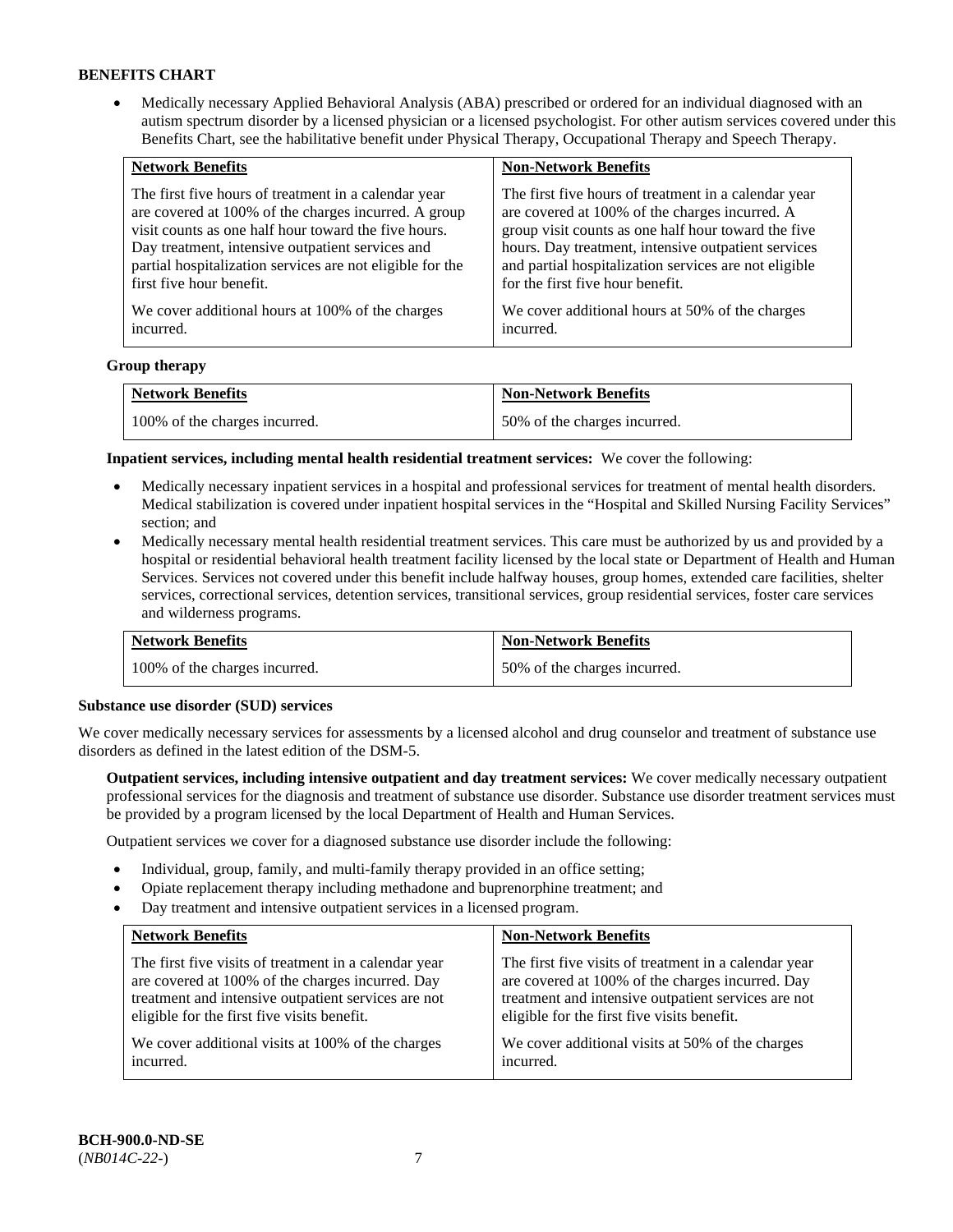**Inpatient Services:** We cover the following:

- Medically necessary inpatient services in a hospital or primary residential treatment in a licensed substance use disorder treatment center. Primary residential treatment is an intensive residential treatment program of limited duration, typically 30 days or less;
- Services provided in a hospital that is licensed by the local state and accredited by Medicare; and
- Detoxification services in a hospital or community detoxification facility if it is licensed by the local Department of Health and Human Services.

| <b>Network Benefits</b>       | <b>Non-Network Benefits</b>  |
|-------------------------------|------------------------------|
| 100% of the charges incurred. | 50% of the charges incurred. |

# **Not Covered:**

• See "Services Not Covered" in the Group Certificate.

# **CHIROPRACTIC SERVICES**

# **Covered Services:**

We cover chiropractic services for rehabilitative care. Chiropractic services are adjustments to any abnormal articulations of the human body, especially those of the spinal column, for the purpose of giving freedom of action to impinged nerves that may cause pain or deranged function.

Massage therapy which is performed in conjunction with other treatment/modalities by a chiropractor, is part of a prescribed treatment plan and is not billed separately is covered.

| <b>Network Benefits</b>       | <b>Non-Network Benefits</b>           |
|-------------------------------|---------------------------------------|
| 100% of the charges incurred. | 50% of the charges incurred.          |
|                               | Limit of 20 visits per calendar year. |

#### **Not Covered:**

- Massage therapy for the purpose of comfort or convenience of the insured.
- See "Services Not Covered" in the Group Certificate.

# **CLINICAL TRIALS**

# **Covered Services:**

We cover certain routine services if you participate in a Phase I, Phase II, Phase III or Phase IV clinical trial that is conducted in relation to the prevention, detection, or treatment of cancer or other life-threatening disease or condition as defined in the Affordable Care Act. We cover routine patient costs for services that would be eligible under this Benefits Chart if the service were provided outside of a clinical trial.

| <b>Network Benefits</b>                                                                                                                                                                          | <b>Non-Network Benefits</b>                                                                                                                                                                           |
|--------------------------------------------------------------------------------------------------------------------------------------------------------------------------------------------------|-------------------------------------------------------------------------------------------------------------------------------------------------------------------------------------------------------|
| Coverage level is same as corresponding Network<br>Benefits, depending on type of service provided<br>such as Office Visits for Illness or Injury, Inpatient<br>or Outpatient Hospital Services. | Coverage level is same as corresponding Non-<br>Network Benefits, depending on type of service<br>provided such as Office Visits for Illness or Injury,<br>Inpatient or Outpatient Hospital Services. |

# **Not Covered:**

- The investigative item, device or service itself.
- Items or services that are provided solely to satisfy data collection and analysis needs and that are not used in the direct clinical management of the patient.
- A service that is clearly inconsistent with widely accepted and established standards of care for a particular diagnosis.
- See "Services Not Covered" in the Group Certificate.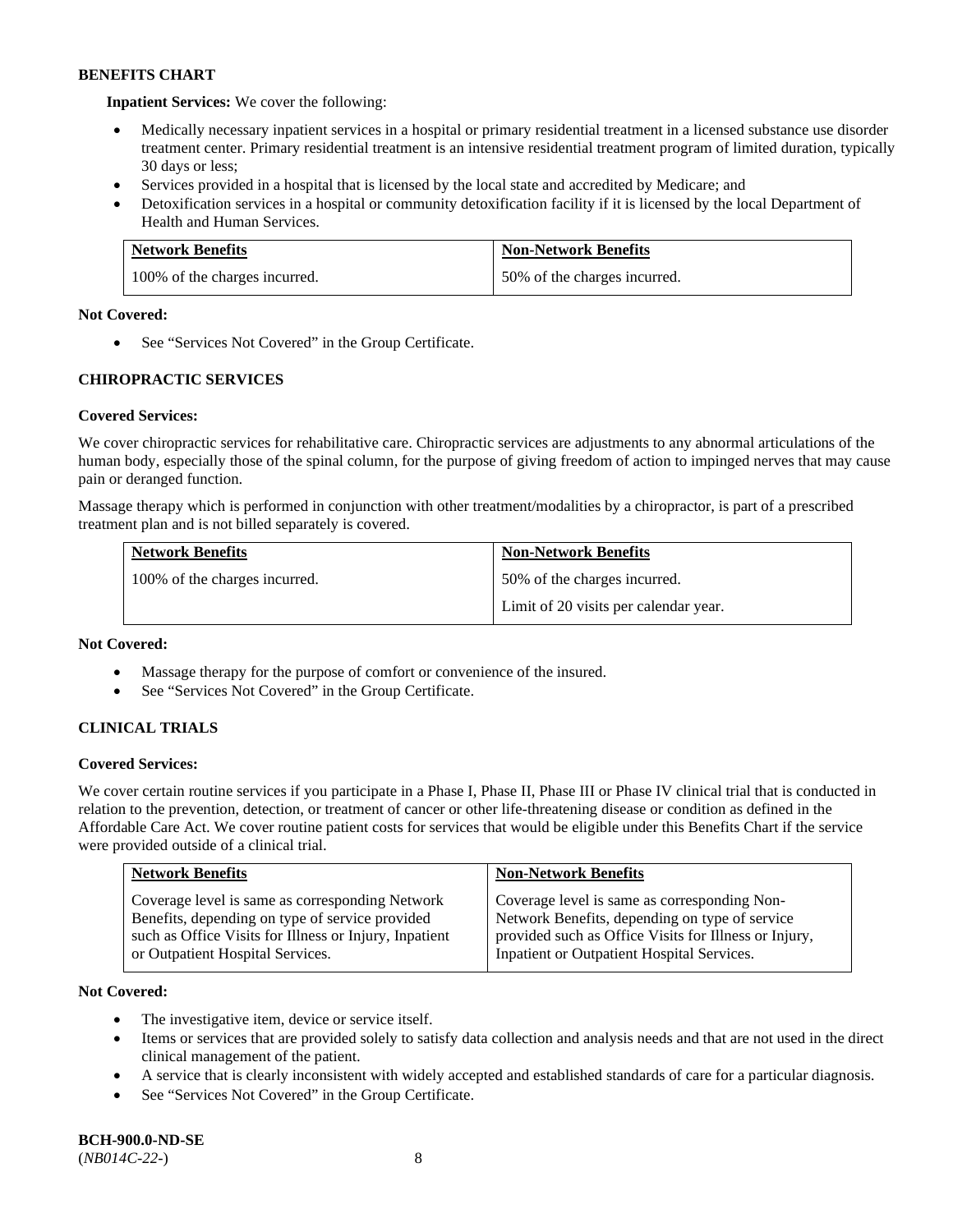# **DENTAL SERVICES**

### **Covered Services:**

We cover services as described below.

**Accidental dental services:** We cover dentally necessary services to treat and restore damage done to sound, natural, unrestored teeth as a result of an accidental injury. Coverage is for damage caused by external trauma to face and mouth only, not for cracked or broken teeth which result from biting or chewing. We cover restorations, root canals, crowns and replacement of teeth lost that are directly related to the accident in which the insured was involved. We cover initial exams, x-rays, and palliative treatment including extractions, and other oral surgical procedures directly related to the accident. Subsequent treatment must be initiated within the specified time-frame and must be directly related to the accident. We do not cover restoration and replacement of teeth that are not "sound and natural" at the time of the accident.

Full mouth rehabilitation to correct occlusion (bite) and malocclusion (misaligned teeth not due to the accident) are not covered.

When an implant-supported dental prosthetic treatment is pursued, the accidental dental benefit will be applied to the prosthetic procedure. Benefits are limited to the amount that would be paid toward the placement of a removable dental prosthetic appliance that could be used in the absence of implant treatment. Care must be provided or pre-authorized by a HealthPartners dentist.

| <b>Network Benefits</b>       | <b>Non-Network Benefits</b>  |
|-------------------------------|------------------------------|
| 100% of the charges incurred. | 50% of the charges incurred. |

For all accidental dental services, treatment and/or restoration must be initiated within six months of the date of the injury. Coverage is limited to the initial course of treatment and/or initial restoration. Services must be provided within 24 months of the date of injury to be covered.

### **Medical referral dental services**

**Medically necessary outpatient dental services:** We cover medically necessary outpatient dental services. Coverage is limited to dental services required for treatment of an underlying medical condition, e.g., removal of teeth to complete radiation treatment for cancer of the jaw, cysts and lesions.

| <b>Network Benefits</b>       | <b>Non-Network Benefits</b>  |
|-------------------------------|------------------------------|
| 100% of the charges incurred. | 50% of the charges incurred. |

**Medically necessary hospitalization and anesthesia for dental care:** We cover medically necessary hospitalization and anesthesia for dental care. This is limited to charges incurred by an insured who: (1) is a child under age 9; (2) is severely disabled; or (3) has a medical condition, and requires hospitalization or general anesthesia for dental care treatment. The requirement of a hospital setting must be due to an insured's underlying medical condition. Coverage is limited to facility and anesthesia charges. Anesthesia is covered in a hospital or a dental office. Oral surgeon/dentist professional fees are not covered. The following are examples, though not all-inclusive, of medical conditions which may require hospitalization for dental services: severe asthma, severe airway obstruction or hemophilia. Hospitalization required due to the behavior of the insured or due to the extent of the dental procedure is not covered.

| <b>Network Benefits</b>       | <b>Non-Network Benefits</b>  |
|-------------------------------|------------------------------|
| 100% of the charges incurred. | 50% of the charges incurred. |

**Medical complications of dental care:** We cover medical complications of dental care. Treatment must be medically necessary care and related to medical complications of non-covered dental care, including complications of the head, neck, or substructures.

| Network Benefits              | <b>Non-Network Benefits</b>  |
|-------------------------------|------------------------------|
| 100% of the charges incurred. | 50% of the charges incurred. |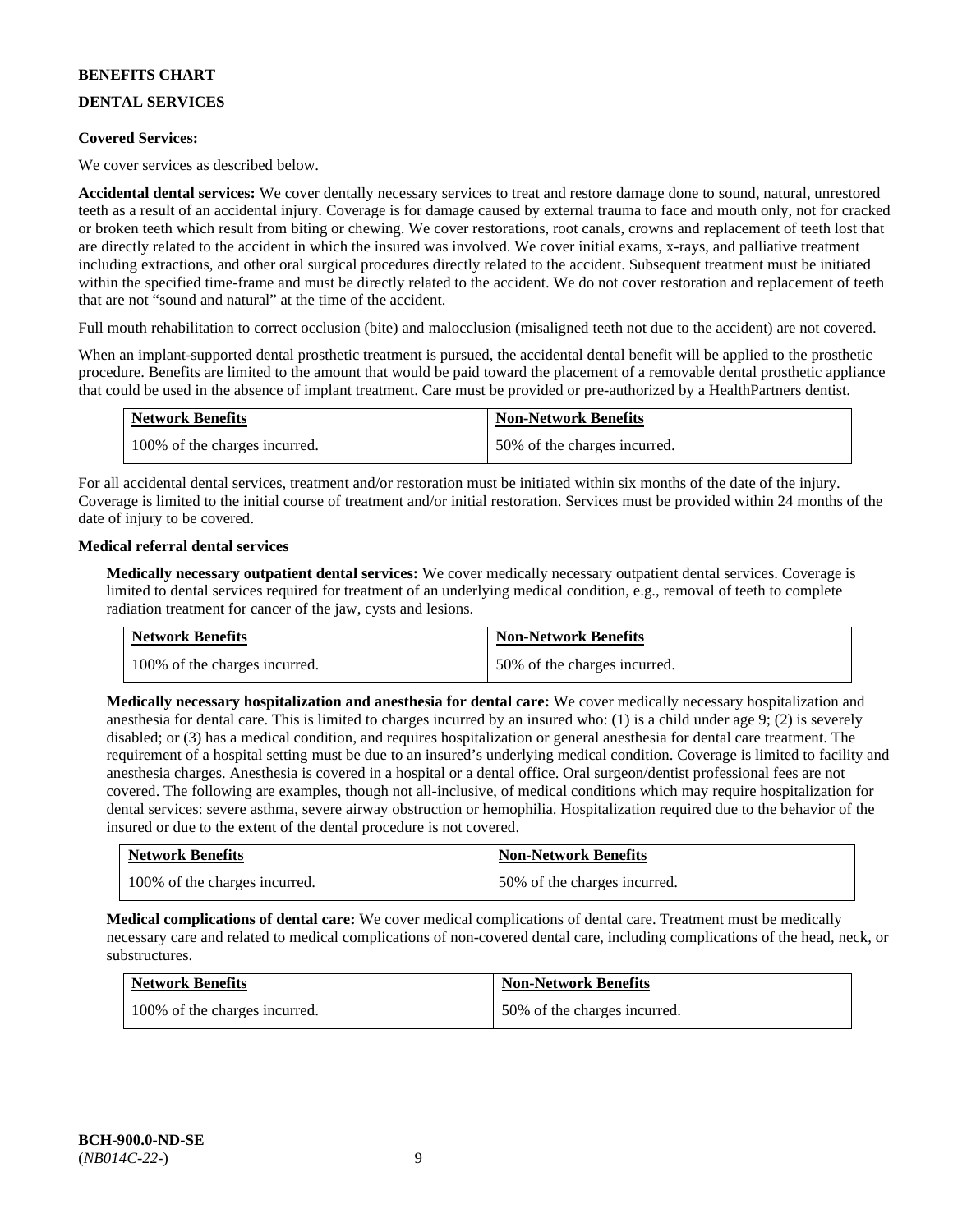**Oral surgery:** We cover oral surgery. Coverage is limited to treatment of medical conditions requiring oral surgery, such as treatment of oral neoplasm, non-dental cysts, fracture of the jaws, trauma of the mouth and jaws, and any other oral surgery procedures provided as medically necessary dental services.

| <b>Network Benefits</b>       | <b>Non-Network Benefits</b>  |
|-------------------------------|------------------------------|
| 100% of the charges incurred. | 50% of the charges incurred. |

**Treatment of cleft lip and cleft palate of a dependent child:** We cover treatment of cleft lip and cleft palate of a dependent child, to the limiting age in the definition of an "Eligible Dependent", including orthodontic treatment and oral surgery directly related to the cleft. Benefits for individuals age 26 up to the limiting age for coverage of the dependent are limited to inpatient or outpatient expenses arising from medical and dental treatment that was scheduled or initiated prior to the dependent turning age 19. Dental services which are not required for the treatment of cleft lip or cleft palate are not covered. If a dependent child covered under the Certificate is also covered under a dental plan which includes orthodontic services, that dental plan shall be considered primary for the necessary orthodontic services. Oral appliances are subject to the same copayment, conditions and limitations as durable medical equipment.

| <b>Network Benefits</b>       | <b>Non-Network Benefits</b>  |
|-------------------------------|------------------------------|
| 100% of the charges incurred. | 50% of the charges incurred. |

**Treatment of temporomandibular disorder (TMD) and craniomandibular disorder (CMD):** We cover surgical and nonsurgical treatment of temporomandibular disorder (TMD) and craniomandibular disorder (CMD), which is medically necessary care. Dental services which are not required to directly treat TMD or CMD are not covered.

| <b>Network Benefits</b>       | <b>Non-Network Benefits</b>  |
|-------------------------------|------------------------------|
| 100% of the charges incurred. | 50% of the charges incurred. |

**Not Covered:** 

- Dental treatment, procedures or services not listed in this Benefits Chart.
- Accident related dental services if treatment is (1) provided to teeth which are not sound and natural, (2) to teeth which have been restored, (3) initiated beyond six months from the date of the injury, (4) received beyond the initial treatment or restoration or (5) received beyond 24 months from the date of injury.
- Oral surgery to remove wisdom teeth, except as stated in the Pediatric Dental Amendment.
- Orthognathic treatment or procedures and all related services.
- See "Services Not Covered" in the Group Certificate.

# **DIABETES AND HYPERTENSION DISEASE MANAGEMENT PROGRAM**

# **Covered Services:**

If you meet criteria for coverage, you may qualify for the Diabetes and/or Hypertension Disease Management Program.

The program covers group health coaching which focuses on weight loss, exercise, behavior modification and health education through Omada Health.

| <b>Network Benefits</b>                                     | <b>Non-Network Benefits</b> |
|-------------------------------------------------------------|-----------------------------|
| 100% of the charges incurred.<br>Deductible does not apply. | Not applicable.             |

# **Not Covered:**

See "Services Not Covered" in the Group Certificate.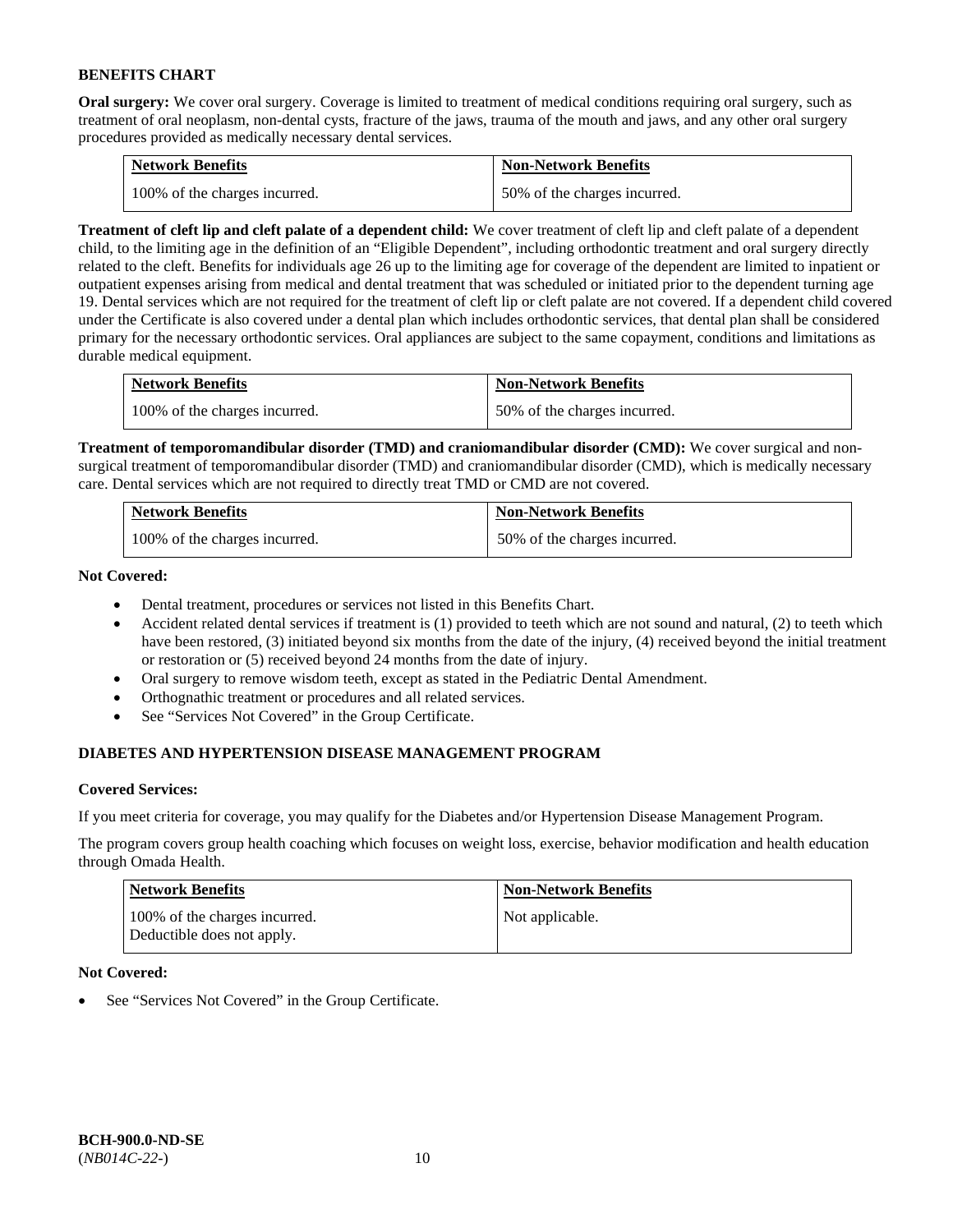# **DIABETIC EQUIPMENT AND SUPPLIES**

# **Covered Services:**

We cover physician prescribed medically appropriate and necessary drugs and supplies used in the management and treatment of diabetes for insureds with gestational, Type I or Type II diabetes including durable diabetic equipment and disposable supplies, as described below.

Certain items are only covered if your condition meets our coverage criteria and obtained through an authorized vendor. For more information on what we cover and any prior authorization requirements, call Member Services or log on to your "*my*HealthPartners" account at [healthpartners.com.](http://www.healthpartners.com/)

Insulin and medications for diabetes are covered as outpatient drugs under the "Prescription Drug Services" section.

**Pumps and pump supplies.** These include diabetic insulin pumps, diabetic infusion pumps and infusion pump supplies such as infusion sets, tubing, connectors and syringe reservoirs.

| <b>Network Benefits</b>                                | <b>Non-Network Benefits</b>  |
|--------------------------------------------------------|------------------------------|
| <b>Pumps received at a pharmacy:</b>                   | 50% of the charges incurred. |
| 100% of the charges incurred.                          |                              |
| Pumps received from a non-pharmacy approved<br>vendor: |                              |
| 100% of the charges incurred.                          |                              |

# **All other durable equipment and diabetic supplies**

Durable Diabetic Equipment and Supplies. These include continuous glucose monitoring system (CGMS), transmitter, sensors and receivers, diabetic blood glucose monitors and control/calibrating solutions (for checking accuracy or testing equipment and test strips).

Disposable Diabetic Supplies. These are one-time use supplies, including syringes, lancets, lancet devices, blood and urine ketone test strips, and needles.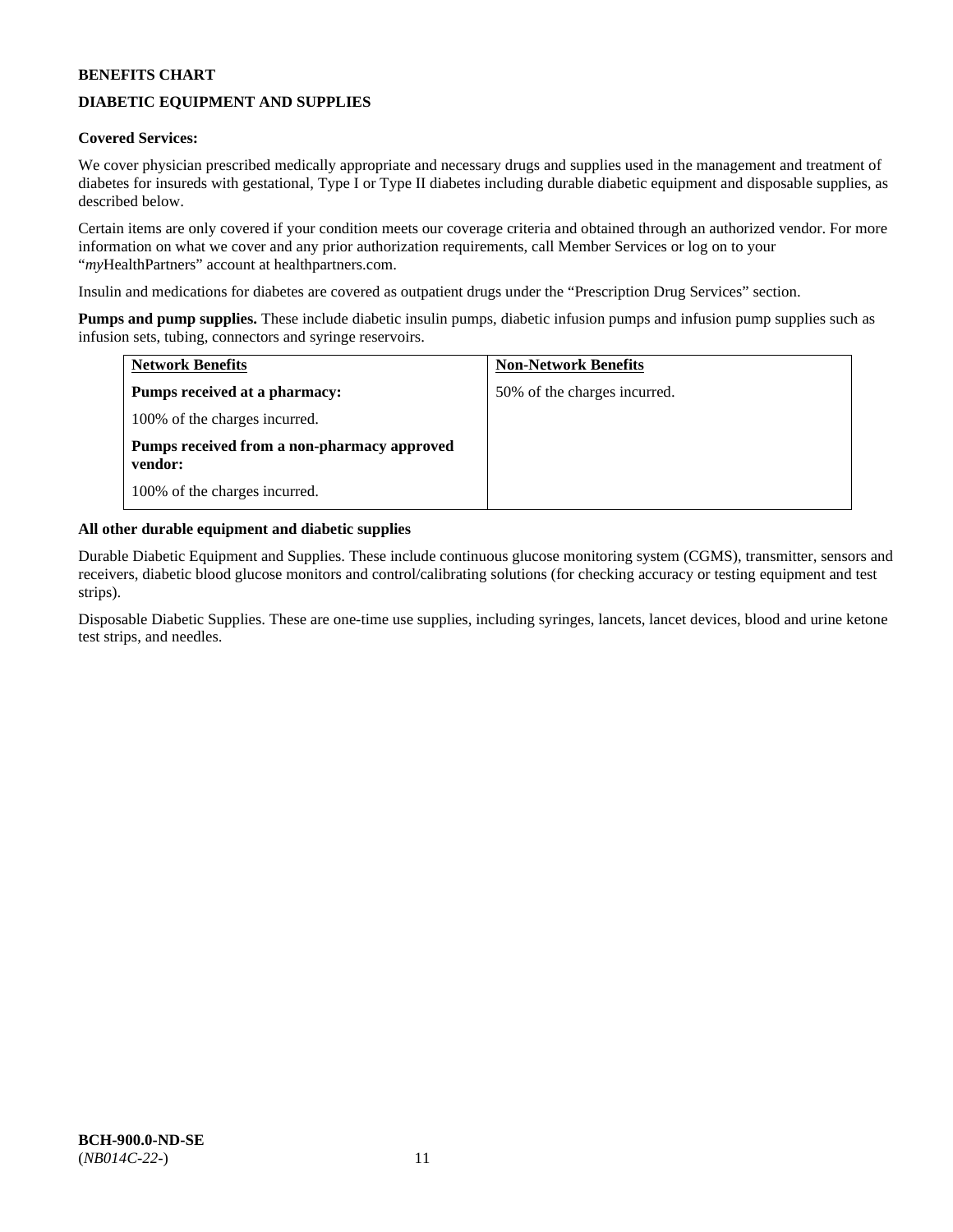Certain diabetic supplies and equipment must be purchased at a pharmacy.

| <b>Network Benefits</b>                                                                                                                                                                          | <b>Non-Network Benefits</b>  |
|--------------------------------------------------------------------------------------------------------------------------------------------------------------------------------------------------|------------------------------|
| If received through a pharmacy:                                                                                                                                                                  | 50% of the charges incurred. |
| Diabetic supplies on the Preventive Drug List:                                                                                                                                                   |                              |
| Generic formulary drugs from the Preventive Drug<br>List are covered at 100% of the charges incurred.<br>Deductible does not apply.                                                              |                              |
| Brand name formulary drugs from the Preventive<br>Drug List are covered at 100% of the charges<br>incurred, subject to your copayment of \$60 per<br>prescription.<br>Deductible does not apply. |                              |
| All other diabetic supplies purchased at a<br>pharmacy:                                                                                                                                          |                              |
| 100% of the charges incurred.<br>Deductible applies.                                                                                                                                             |                              |
| Non-formulary drugs are covered at 80% of the<br>charges incurred.<br>Deductible applies.                                                                                                        |                              |
| If received through a non-pharmacy provider:                                                                                                                                                     |                              |
| 100% of the charges incurred if purchased from an<br>approved vendor.                                                                                                                            |                              |

#### **Limitations:**

- No more than a 93-day supply of diabetic supplies is covered and dispensed at a time.
- We require that certain diabetic supplies and equipment be purchased at a pharmacy.
- Diabetic supplies and equipment are limited to certain models and brands.
- Durable medical equipment and supplies must be obtained from or repaired by approved vendors.
- Covered services and supplies are based on established medical policies which are subject to periodic review and modification by the medical directors. Our coverage policy for diabetic supplies includes information on our required models and brands. These medical policies (medical coverage criteria) are available by calling Member Services, or logging on to your "myHealthPartners" account a[t healthpartners.com.](http://www.healthpartners.com/)

### **Not Covered:**

- Replacement or repair of any covered items, if the items are (i) damaged or destroyed by misuse, abuse or carelessness, (ii)
- lost; or (iii) stolen.
- Duplicate or similar items.
- Labor and related charges for repair of any covered items which are more than the cost of replacement by an approved
- vendor.
- Batteries for monitors and equipment.
- Sales tax, mailing, delivery charges, service call charges.
- See "Services Not Covered" in the Group Certificate.

# **DIAGNOSTIC IMAGING SERVICES**

# **Covered Services:**

We cover diagnostic imaging, when ordered by a provider and provided in a clinic or outpatient hospital facility (to see the benefit level for inpatient hospital or skilled nursing facility services, see benefits under "Inpatient Hospital and Skilled Nursing Facility Services").

**BCH-900.0-ND-SE**

(*NB014C-22-*) 12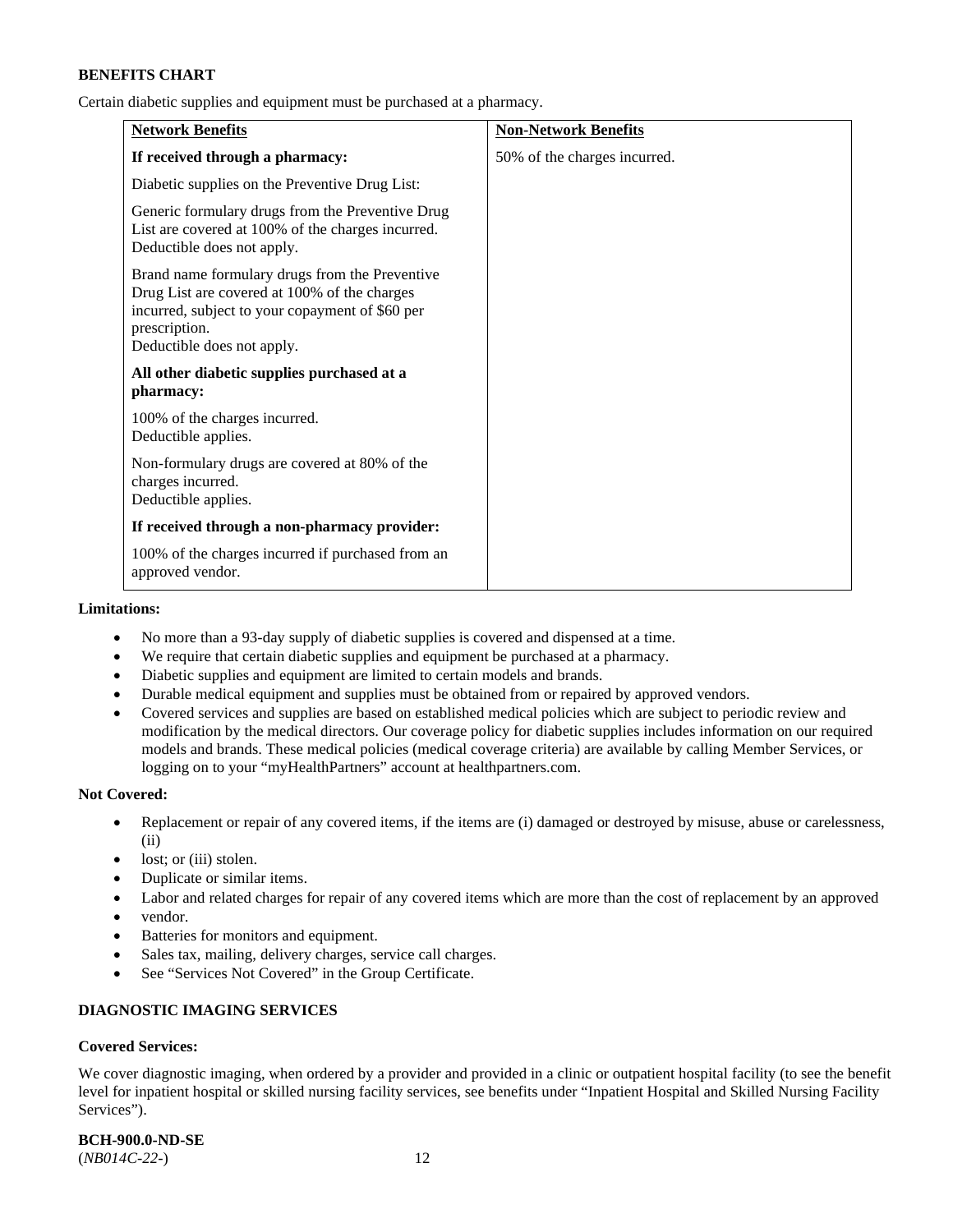### **Outpatient magnetic resonance imaging (MRI) and computed tomography (CT)**

| <b>Network Benefits</b>       | <b>Non-Network Benefits</b>  |
|-------------------------------|------------------------------|
| 100% of the charges incurred. | 50% of the charges incurred. |

#### **All other outpatient diagnostic imaging services**

#### **Services for illness or injury**

| <b>Network Benefits</b>       | <b>Non-Network Benefits</b>  |
|-------------------------------|------------------------------|
| 100% of the charges incurred. | 50% of the charges incurred. |

#### **Preventive services (MRI/CT procedures are not considered preventive)**

Diagnostic imaging services associated with preventive services are covered at the benefit level shown in the "Preventive Services" section of this Benefits Chart.

#### **Not Covered:**

See "Services Not Covered" in the Group Certificate.

# **DURABLE MEDICAL EQUIPMENT, PROSTHETICS, ORTHOTICS AND SUPPLIES**

#### **Covered Services:**

We cover equipment, supplies and services, as described below. Certain items are only covered if your condition meets our coverage criteria. For more information on what we cover and any prior authorization requirements, call Member Services or log on to your "*my*HealthPartners" account at [healthpartners.com.](http://www.healthpartners.com/)

- Durable medical equipment, such as wheelchairs, ventilators, oxygen, oxygen equipment, continuous positive airway pressure (CPAP) devices, hospital beds, and related services.
- Prosthetics, including breast prostheses, artificial limbs and artificial eyes, and related supplies.
- Orthotics.
- Medical supplies, including splints, surgical stockings, casts and dressings.
- Enteral feedings.
- Special dietary treatment for Phenylketonuria (PKU) and oral amino acid based elemental formula if it meets our medical coverage criteria.

Diabetic equipment and supplies are covered under the "Diabetic Equipment and Supplies" section.

# **Special dietary treatment for Phenylketonuria (PKU) if it meets our medical coverage criteria**

| <b>Network Benefits</b>       | <b>Non-Network Benefits</b>  |
|-------------------------------|------------------------------|
| 100% of the charges incurred. | 50% of the charges incurred. |

#### **Oral amino acid based elemental formula if it meets our medical coverage criteria**

| <b>Network Benefits</b>       | Non-Network Benefits         |
|-------------------------------|------------------------------|
| 100% of the charges incurred. | 50% of the charges incurred. |

#### **All other durable medical equipment, prosthetics, orthotics and supplies**

| <b>Network Benefits</b>       | <b>Non-Network Benefits</b>  |
|-------------------------------|------------------------------|
| 100% of the charges incurred. | 50% of the charges incurred. |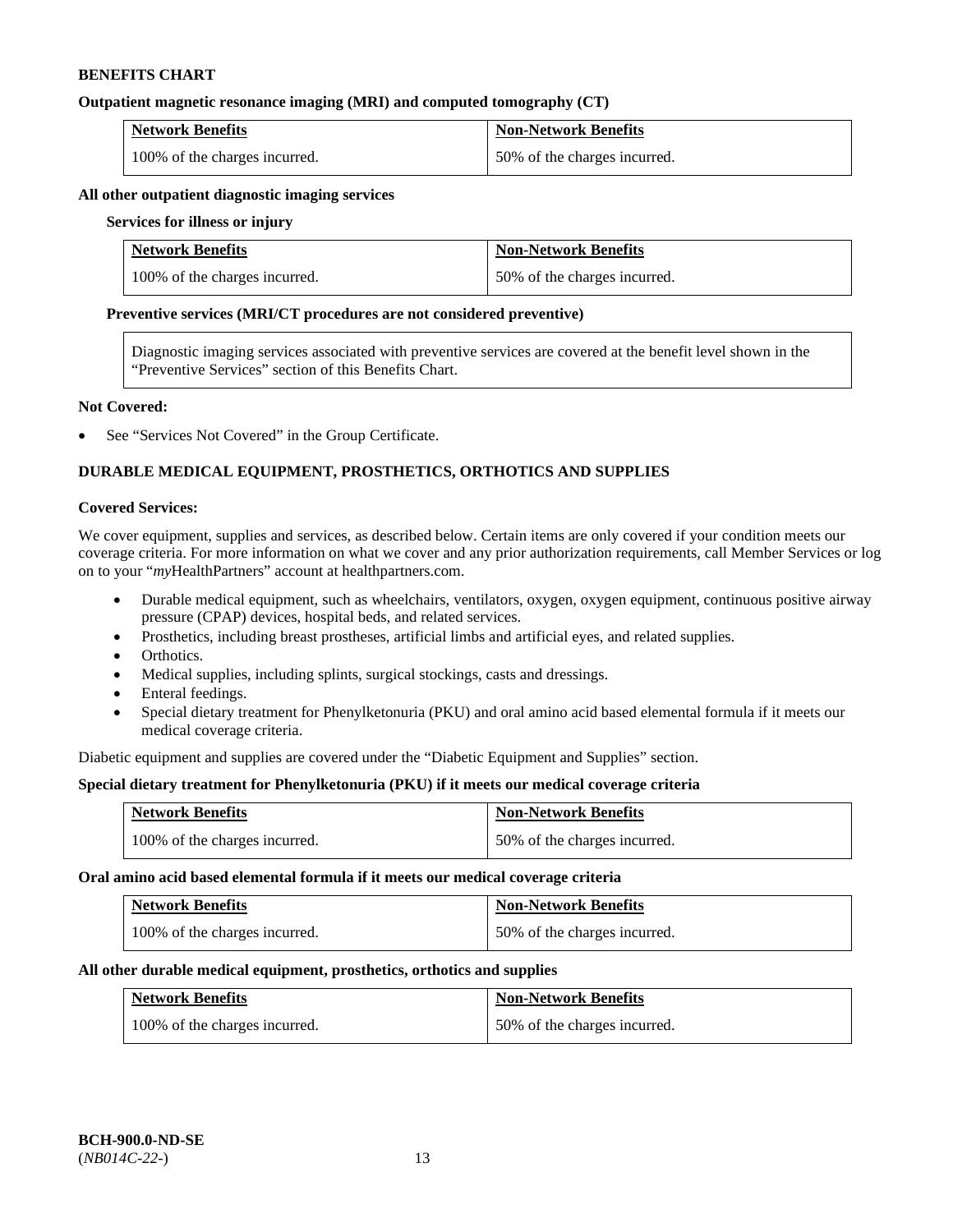# **Limitations:**

Coverage of durable medical equipment is limited by the following:

- Payment will not exceed the cost of an alternate piece of equipment or service that is effective and medically necessary.
- For prosthetic benefits, other than hair prostheses (i.e., wigs) for hair loss resulting from alopecia areata and oral appliances for cleft lip and cleft palate, payment will not exceed the cost of an alternate piece of equipment or service that is effective, medically necessary and enables insureds to conduct standard activities of daily living.
- We reserve the right to determine if an item will be approved for rental vs. purchase.
- Durable medical equipment and supplies must be obtained from or repaired by approved vendors.
- Covered services and supplies are based on established medical policies which are subject to periodic review and modification by the medical or dental directors. Our coverage policy for diabetic supplies includes information on our required models and brands. These medical policies (medical coverage criteria) are available by calling Member Services, or logging on to your "*my*HealthPartners" account at [healthpartners.com.](http://www.healthpartners.com/)

# **Not Covered:**

Items which are not eligible for coverage include, but are not limited to:

- Replacement or repair of any covered items, if the items are (i) damaged or destroyed by misuse, abuse or carelessness, (ii) lost; or (iii) stolen.
- Duplicate or similar items.
- Labor and related charges for repair of any covered items which are more than the cost of replacement by an approved vendor.
- Sales tax, mailing, delivery charges, service call charges.
- Items which are primarily educational in nature or for hygiene, vocation, comfort, convenience or recreation.
- Communication aids or devices: equipment to create, replace or augment communication abilities including, but not limited to, speech processors, receivers, communication boards, or computer or electronic assisted communication.
- Hearing aids (implantable and external, including osseointegrated or bone anchored) and their fitting, except as specifically described in this Benefits Chart. This exclusion does not apply to cochlear implants.
- Eyeglasses, contact lenses and their fitting, measurement and adjustment, except as specifically described in this Benefits Chart.
- Hair prostheses (wigs).
- Household equipment which primarily has customary uses other than medical, such as, but not limited to, exercise cycles, air purifiers, central or unit air conditioners, water purifiers, non-allergenic pillows, mattresses or waterbeds.
- Household fixtures including, but not limited to, escalators or elevators, ramps, swimming pools and saunas.
- Modifications to the structure of the home including, but not limited to, its wiring, plumbing or charges for installation of equipment.
- Vehicle, car or van modifications including, but not limited to, hand brakes, hydraulic lifts and car carrier.
- Rental equipment while owned equipment is being repaired by non-contracted vendors, beyond one month rental of medically necessary equipment.
- Other equipment and supplies, including but not limited to assistive devices, that we determine are not eligible for coverage.
- See "Services Not Covered" in the Group Certificate.

# **EMERGENCY AND URGENTLY NEEDED CARE SERVICES**

# **Covered Services:**

We cover services for emergency care and urgently needed care if the services are otherwise eligible for coverage under this Benefits Chart.

**Urgently needed care.** These are services to treat an unforeseen illness or injury, which are required in order to prevent a serious deterioration in your health, and which cannot be delayed until the next available clinic or office hours.

# **Urgently needed care at clinics**

| <b>Network Benefits</b>       | <b>Non-Network Benefits</b> |
|-------------------------------|-----------------------------|
| 100% of the charges incurred. | See Network Benefits.       |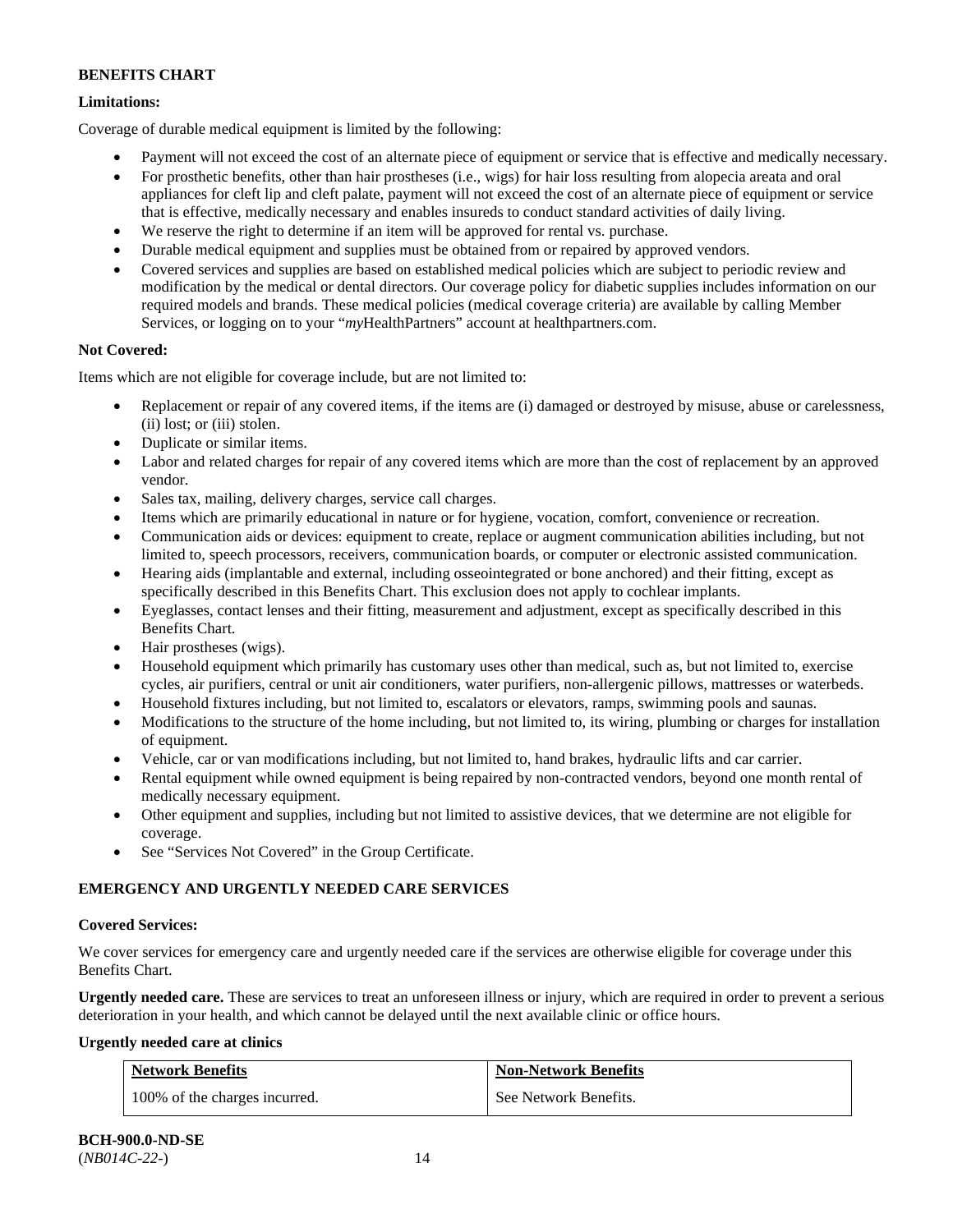**Emergency Care.** These are services to treat: (1) the sudden, unexpected onset of illness or injury which, if left untreated or unattended until the next available clinic or office hours, would result in hospitalization, or (2) a condition requiring professional health services immediately necessary to preserve life or stabilize health. Emergency care includes emergency services as defined in Division BB, Title I, Section 102 of the Consolidated Appropriations Act of 2021. Emergency care also includes an immediate response service available on a 24-hour, seven-day-a-week basis for each child, or person, having a psychiatric crisis, a mental health crisis, or a mental health emergency.

When reviewing claims for coverage of emergency services, our medical director will take into consideration (1) a reasonable layperson's belief that the circumstances required immediate medical care that could not wait until the next working day or next available clinic appointment; (2) the time of day and day of the week the care was provided; (3) the presenting symptoms including but not limited to severe pain, to ensure that the decision to reimburse the emergency care is not made solely on the basis of the actual diagnosis.

# **Emergency care in a hospital emergency room, including professional services of a physician**

| <b>Network Benefits</b>       | <b>Non-Network Benefits</b> |
|-------------------------------|-----------------------------|
| 100% of the charges incurred. | See Network Benefits.       |

**Inpatient emergency care in a hospital including post-stabilization services as required under the federal No Surprises Act and its implementing regulations**

| <b>Network Benefits</b>       | <b>Non-Network Benefits</b> |
|-------------------------------|-----------------------------|
| 100% of the charges incurred. | See Network Benefits.       |

### **Not Covered:**

• See "Services Not Covered" in the Group Certificate.

# **GENE THERAPY**

# **Covered Services:**

We cover gene therapy treatment that meets our current medical coverage criteria.

| <b>Network Benefits</b>                                                                                                                                                                          | <b>Non-Network Benefits</b> |
|--------------------------------------------------------------------------------------------------------------------------------------------------------------------------------------------------|-----------------------------|
| Coverage level is same as corresponding Network<br>Benefits, depending on type of service provided<br>such as Office Visits for Illness or Injury, Inpatient<br>or Outpatient Hospital Services. | No coverage.                |

### **Limitations:**

- Gene therapy must be provided by a designated provider.
- Specific types of gene therapy are limited to therapies and conditions specified in our medical coverage criteria.

#### **Not Covered:**

• See "Services Not Covered" in the Group Certificate.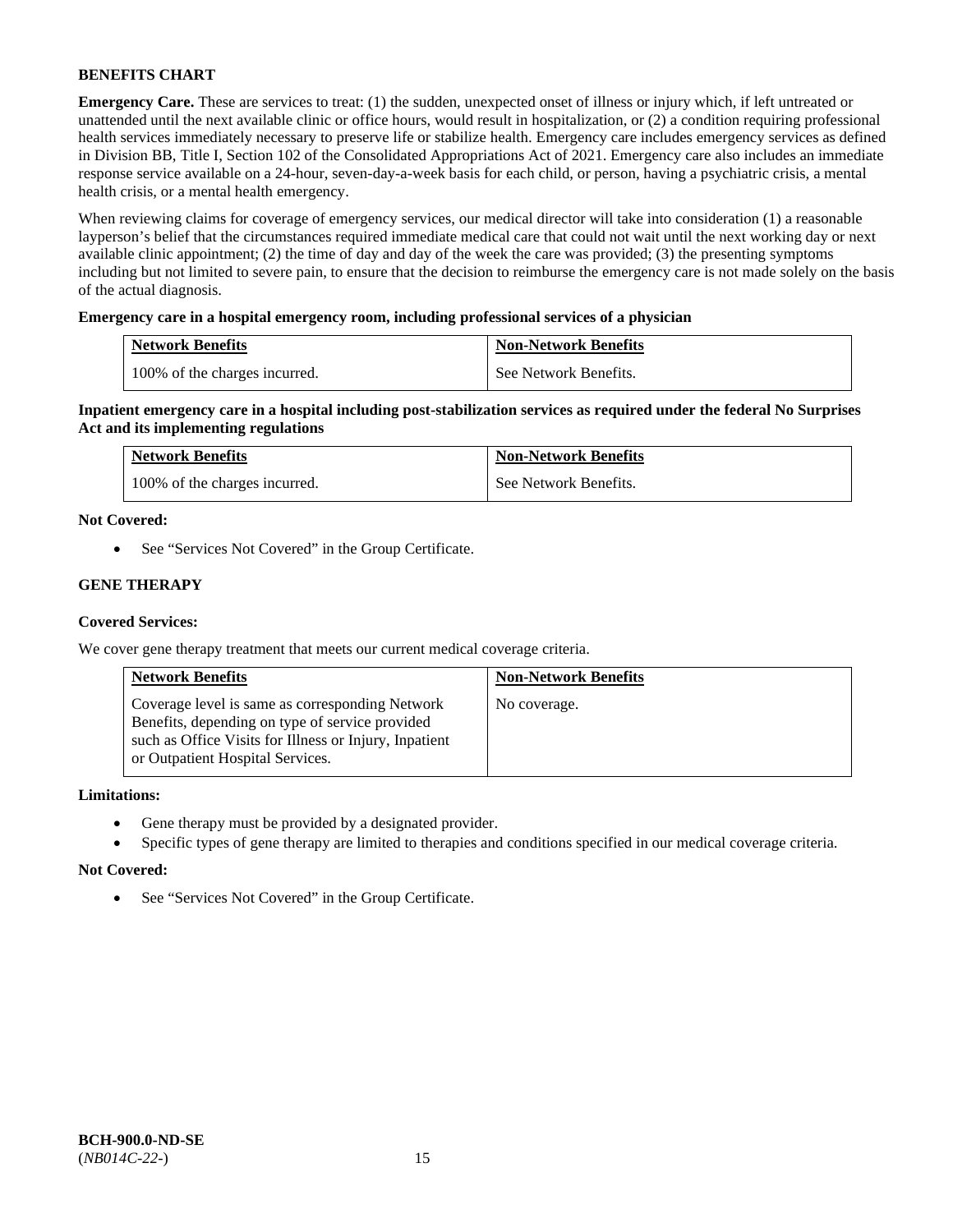# **HEALTH EDUCATION**

### **Covered Services:**

We cover education for preventive services and education for the management of chronic health problems (such as diabetes). Coverage includes medical nutrition therapy, that is provided by a certified, registered, or licensed health care professional working in a program consistent with the national standards of diabetes self-management education as established by the American Diabetes Association.

| <b>Network Benefits</b>                                     | <b>Non-Network Benefits</b>  |
|-------------------------------------------------------------|------------------------------|
| 100% of the charges incurred.<br>Deductible does not apply. | 50% of the charges incurred. |

### **Not Covered:**

• See "Services Not Covered" in the Group Certificate.

# **HOME HEALTH SERVICES**

### **Covered Services:**

We cover skilled nursing services, physical therapy, occupational therapy, speech therapy, respiratory therapy and other therapeutic services, non-routine prenatal and postnatal services, routine postnatal well child visits (as described in the Medical Coverage Criteria), phototherapy services for newborns, home health aide services and other eligible home health services when provided in your home, if you are homebound (i.e., unable to leave home without considerable effort due to a medical condition. Lack of transportation does not constitute homebound status). For phototherapy services for newborns and high risk prenatal services, supplies and equipment are included.

We cover total parenteral nutrition/intravenous ("TPN/IV") therapy, equipment, supplies and drugs in connection with IV therapy. IV line care kits are covered under Durable Medical Equipment.

You do not need to be homebound to receive total parenteral nutrition/intravenous ("TPN/IV") therapy.

We cover palliative care benefits. Palliative care includes symptom management, education and establishing goals of care. We waive the requirement that you be homebound for a limited number of home visits for palliative care (as shown in this Benefits Chart), if you have a life-threatening, non-curable condition which has a prognosis of survival of two years or less. Additional palliative care visits are eligible under the home health services benefit if you are homebound and meet all other requirements defined in this section.

Home health services are eligible and covered only when:

- medically necessary; and
- provided as rehabilitative care, terminal care or maternity care; and
- ordered by a physician, and included in the written home care plan.

#### **Physical therapy, occupational therapy, speech therapy, respiratory therapy, home health aide services and palliative care**

| <b>Network Benefits</b>       | <b>Non-Network Benefits</b>  |
|-------------------------------|------------------------------|
| 100% of the charges incurred. | 50% of the charges incurred. |

# **TPN/IV therapy, skilled nursing services, non-routine prenatal/postnatal services and phototherapy**

| <b>Network Benefits</b>       | <b>Non-Network Benefits</b>  |
|-------------------------------|------------------------------|
| 100% of the charges incurred. | 50% of the charges incurred. |

Each 24-hour visit (or shifts of up to 24-hour visits) equals one visit and counts toward the Maximum visits for all other services shown below. Any visit that lasts less than 24 hours, regardless of the length of the visit, will count as one visit toward the Maximum visits for all other services shown below. All visits must be medically necessary and benefit eligible.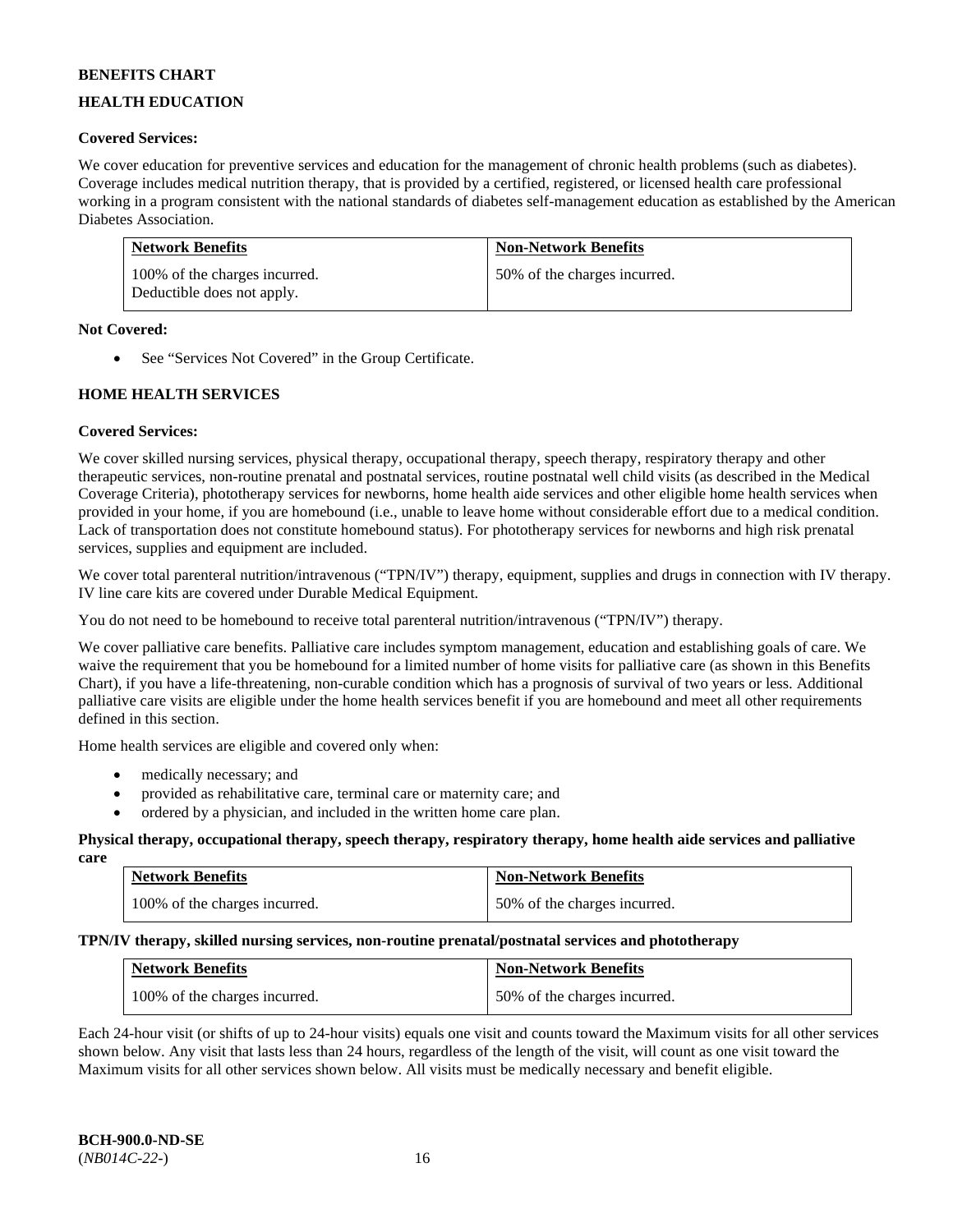#### **Routine postnatal well child visits**

| <b>Network Benefits</b>                                     | <b>Non-Network Benefits</b>  |
|-------------------------------------------------------------|------------------------------|
| 100% of the charges incurred.<br>Deductible does not apply. | 50% of the charges incurred. |

#### **Maximum visits for palliative care**

If you are eligible to receive palliative care in the home and you are not homebound, there is a maximum of 12 visits per calendar year.

#### **Maximum visits for all other services**

All other home health services are limited to 40 visits per calendar year. The routine postnatal well child visit does not count toward the visit limit.

#### **Limitations:**

- Home health services are not provided as a substitute for a primary caregiver in the home or as relief (respite) for a primary caregiver in the home. We will not reimburse family members or residents in your home for the above services.
- A service shall not be considered a skilled nursing service merely because it is performed by, or under the direct supervision of, a licensed nurse. Where a service (such as tracheotomy suctioning or ventilator monitoring) or like services, can be safely and effectively performed by a non-medical person (or self-administered), without the direct supervision of a licensed nurse, the service shall not be regarded as a skilled nursing service, whether or not a skilled nurse actually provides the service. The unavailability of a competent person to provide a non-skilled service shall not make it a skilled service when a skilled nurse provides it. Only the skilled nursing component of so-called "blended" services (i.e. services which include skilled and non-skilled components) are covered under this Benefits Chart.

#### **Not Covered:**

- Financial or legal counseling services.
- Housekeeping or meal services in your home.
- Private duty nursing services.
- Vocational rehabilitation and recreational or educational therapy. Recreation therapy is therapy provided solely for the purpose of recreation, including but not limited to: (a) requests for physical therapy or occupational therapy to improve athletic ability, and (b) braces or guards to prevent sports injuries.
- See "Services Not Covered" in the Group Certificate.

### **HOME HOSPICE SERVICES**

#### **Applicable Definitions:**

**Part-time.** This is up to two hours of service per day, more than two hours is considered continuous care.

**Continuous Care.** This is from two to twelve hours of service per day provided by a registered nurse, licensed practical nurse, or home health aide, during a period of crisis in order to maintain a terminally ill patient at home.

**Appropriate Facility.** This is a nursing home, hospice residence, or other inpatient facility.

**Custodial Care Related to Hospice Services.** This means providing assistance in the activities of daily living and the care needed by a terminally ill patient which can be provided by primary caregiver (i.e., family member or friend) who is responsible for the patient's home care.

#### **Covered Services:**

Home Hospice Program. We cover the services described below if you are terminally ill and accepted as a home hospice program participant. You must meet the eligibility requirements of the program, and elect to receive services through the home hospice program. The services will be provided in your home, with inpatient care available when medically necessary as described below. If you elect to receive hospice services, you do so in lieu of curative treatment for your terminal illness for the period you are enrolled in the home hospice program.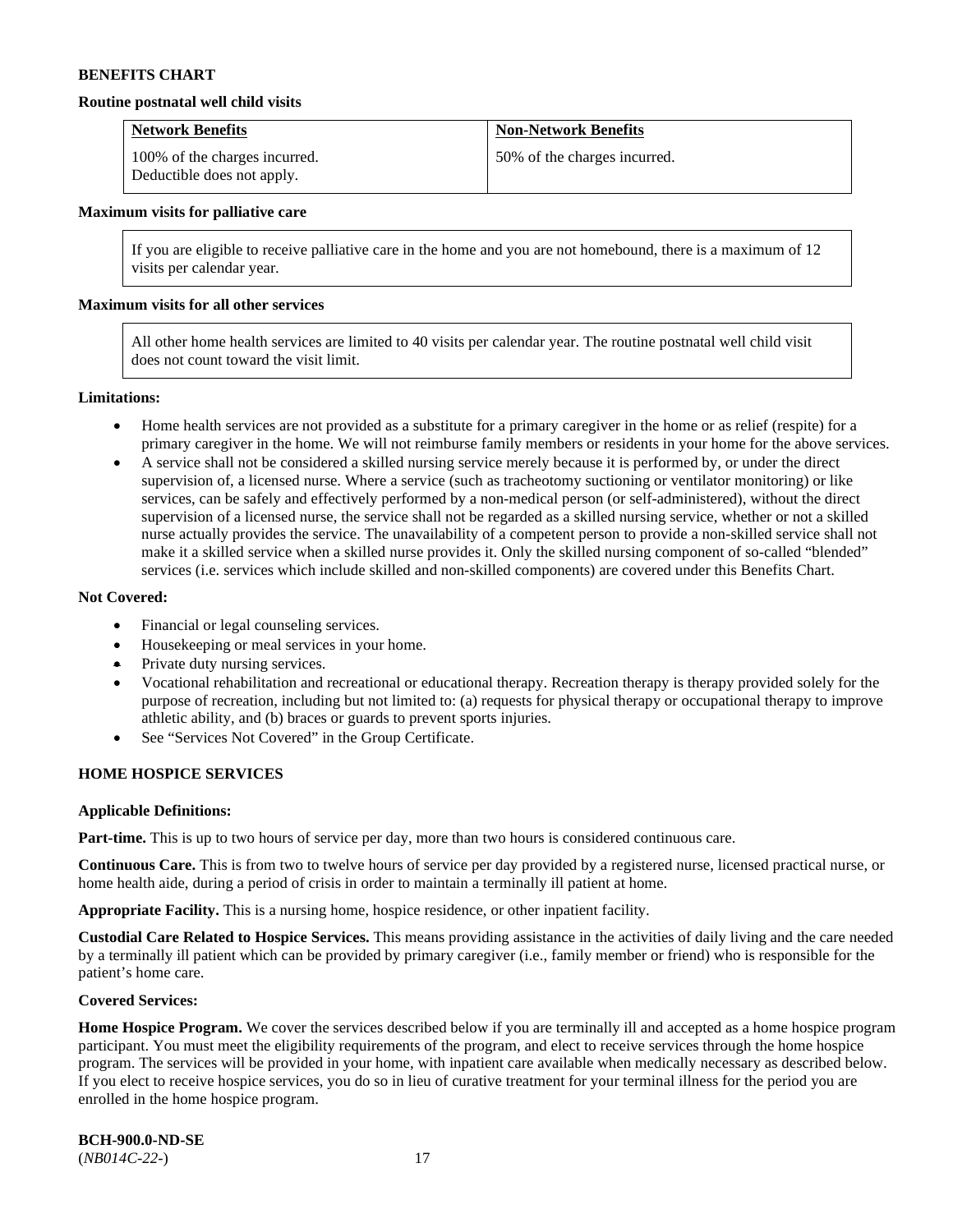**Eligibility:** In order to be eligible to be enrolled in the home hospice program, you must: (1) be a terminally ill patient (prognosis of six months or less); (2) have chosen a palliative treatment focus (i.e., emphasizing comfort and supportive services rather than treatment attempting to cure the disease or condition); and (3) continue to meet the terminally ill prognosis as reviewed by our medical director or his or her designee over the course of care. You may withdraw from the home hospice program at any time.

**Eligible Services:** Hospice services include the following services provided in accordance with an approved hospice treatment plan.

- Home Health Services:
	- o Part-time care provided in your home by an interdisciplinary hospice team (which may include a physician, nurse, social worker, and spiritual counselor) and medically necessary home health services are covered.
	- o One or more periods of continuous care in your home or in a setting which provides day care for pain or symptom management, when medically necessary, will be covered.
- Inpatient Services: We cover medically necessary inpatient services.
- Other Services:
	- Respite care is covered for care in your home or in an appropriate facility, to give your primary caregivers (i.e., family members or friends) rest and/or relief when necessary in order to maintain a terminally ill patient at home.
	- o Medically necessary medications for pain and symptom management.
	- Semi-electric hospital beds and other durable medical equipment are covered.
	- o Emergency and non-emergency care is covered.

| <b>Network Benefits</b>       | <b>Non-Network Benefits</b>  |
|-------------------------------|------------------------------|
| 100% of the charges incurred. | 50% of the charges incurred. |

Respite care is limited to five days per episode and respite care and continuous care combined are limited to 30 days.

# **Not Covered:**

- Financial or legal counseling services.
- Housekeeping or meal services in your home.
- Custodial or maintenance care related to hospice services, whether provided in the home or in a nursing home.
- Any service not specifically described as covered services under this home hospice services benefits.
- Any services provided by members of your family or residents in your home.
- See "Services Not Covered" in the Group Certificate.

# **HOSPITAL AND SKILLED NURSING FACILITY SERVICES**

#### **Covered Services:**

We cover services as described below.

#### **Medical or surgical hospital services**

**Inpatient hospital services:** We cover the following medical or surgical services, for the treatment of acute illness or injury, which require the level of care only provided in an acute care facility. These services must be authorized by a physician.

Inpatient hospital services include: room and board; the use of operating or maternity delivery rooms; intensive care facilities; newborn nursery facilities; general nursing care, anesthesia, laboratory and diagnostic imaging services, reconstructive surgery, radiation therapy, physical therapy, prescription drugs or other medications administered during treatment, blood and blood products (unless replaced), and blood derivatives, and other diagnostic or treatment related hospital services; physician and other professional medical and surgical services provided while in the hospital, including gender confirmation surgery that meets medical coverage criteria.

Services for items for personal convenience, such as television rental, are not covered.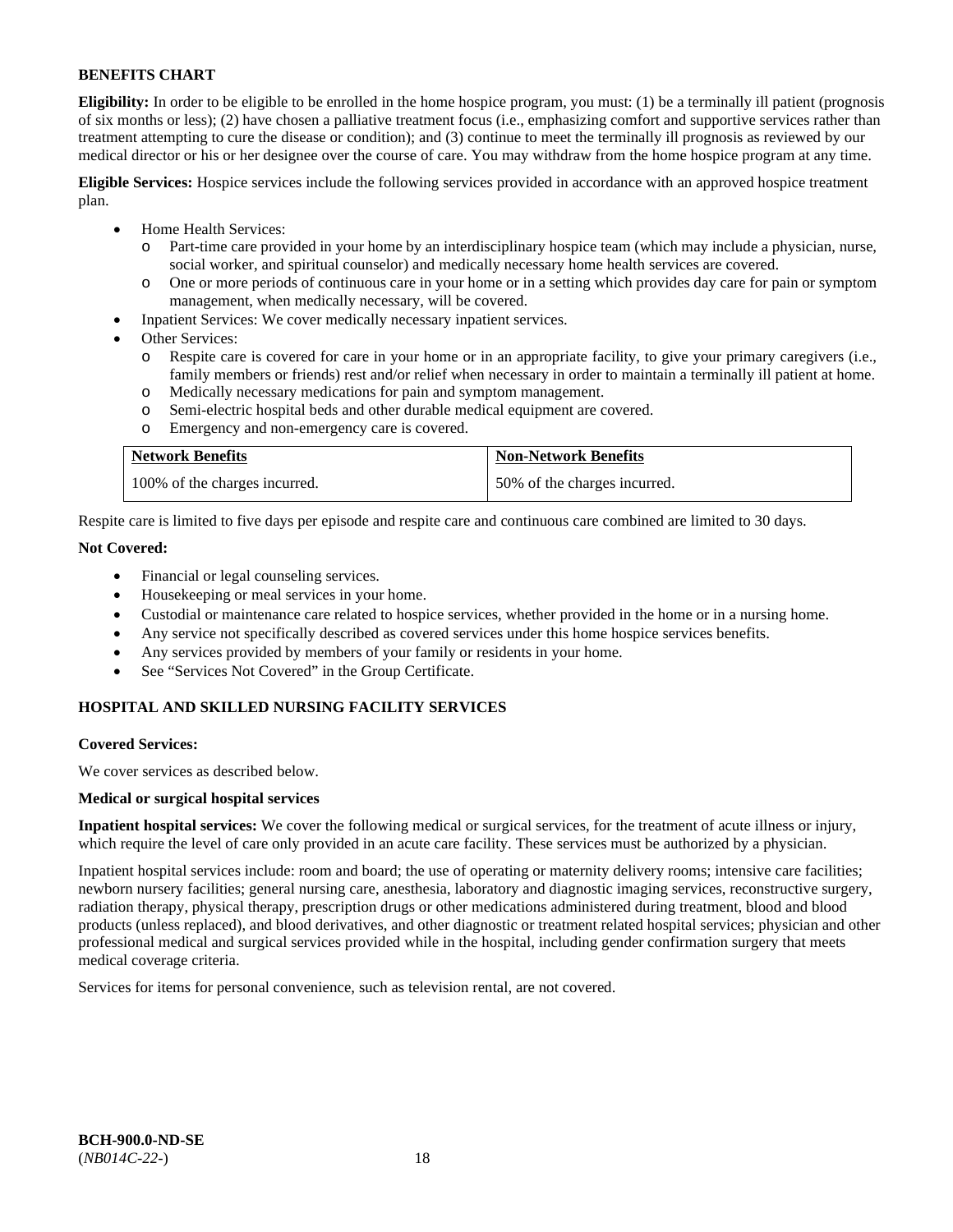Group health plans and health insurance issuers generally may not, under Federal law, restrict benefits for any hospital length of stay in connection with childbirth for the mother of newborn child to less than 48 hours following a vaginal delivery, or less than 96 hours following a caesarean section. However, Federal law generally does not prohibit the mother's or newborn's attending provider, after consulting with the mother, from discharging the mother or her newborn earlier than 48 hours (or 96 hours as applicable). In any case plans and issuers may not, under Federal law, require that a provider obtain authorization from the plan or the insurance issuer for prescribing a length of stay not in excess of 48 hours (or 96 hours).

| <b>Network Benefits</b>       | <b>Non-Network Benefits</b>  |
|-------------------------------|------------------------------|
| 100% of the charges incurred. | 50% of the charges incurred. |

Each insured's admission or confinement, including that of a newborn child, is separate and distinct from the admission or confinement of any other insured.

**Outpatient hospital, ambulatory care or surgical facility services:** We cover the following medical and surgical services, for diagnosis or treatment of illness or injury on an outpatient basis. These services must be authorized by a physician.

Outpatient services include: use of operating rooms, maternity delivery rooms or other outpatient departments, rooms or facilities; and the following outpatient services: general nursing care, anesthesia, laboratory and diagnostic imaging services, reconstructive surgery, radiation therapy, physical therapy, drugs administered during treatment, blood and blood products (unless replaced), and blood derivatives, and other diagnostic or treatment related outpatient services; physician and other professional medical and surgical services provided while an outpatient, including gender confirmation surgery that meets medical coverage criteria.

For Network Benefits, non-emergent, scheduled outpatient Magnetic Resonance Imaging (MRI) and Computed Tomography (CT) must be provided at a designated facility. Your physician or facility will obtain or verify prior authorization for these services, as needed.

| <b>Network Benefits</b>       | <b>Non-Network Benefits</b>  |
|-------------------------------|------------------------------|
| 100% of the charges incurred. | 50% of the charges incurred. |

To see the benefit level for diagnostic imaging services, laboratory services and physical therapy, see the benefits under Diagnostic Imaging Services, Laboratory Services and Physical Therapy in this Benefits Chart.

**Skilled nursing facility care:** We cover room and board, daily skilled nursing and related ancillary services for post-acute treatment and rehabilitative care of illness or injury, that meets medical coverage criteria.

| <b>Network Benefits</b>                      | <b>Non-Network Benefits</b>                  |
|----------------------------------------------|----------------------------------------------|
| 100% of the charges incurred.                | 50% of the charges incurred.                 |
| Limited to 30 day maximum per calendar year. | Limited to 30 day maximum per calendar year. |

Each day of services provided under the Network Benefits and Non-Network Benefits, combined, counts toward the maximums shown above.

# **Not Covered:**

- Services for items for personal convenience, such as television rental, are not covered.
- See "Services Not Covered" in the Group Certificate.

#### **INFERTILITY DIAGNOSIS**

#### **Covered Services:**

We cover the diagnosis of infertility. These services include diagnostic procedures and tests provided in connection with an infertility evaluation, office visits and consultations to diagnose infertility.

| <b>Network Benefits</b>       | <b>Non-Network Benefits</b>  |
|-------------------------------|------------------------------|
| 100% of the charges incurred. | 50% of the charges incurred. |

Coverage is limited to office visits and consultations to diagnose infertility. Treatment is not covered.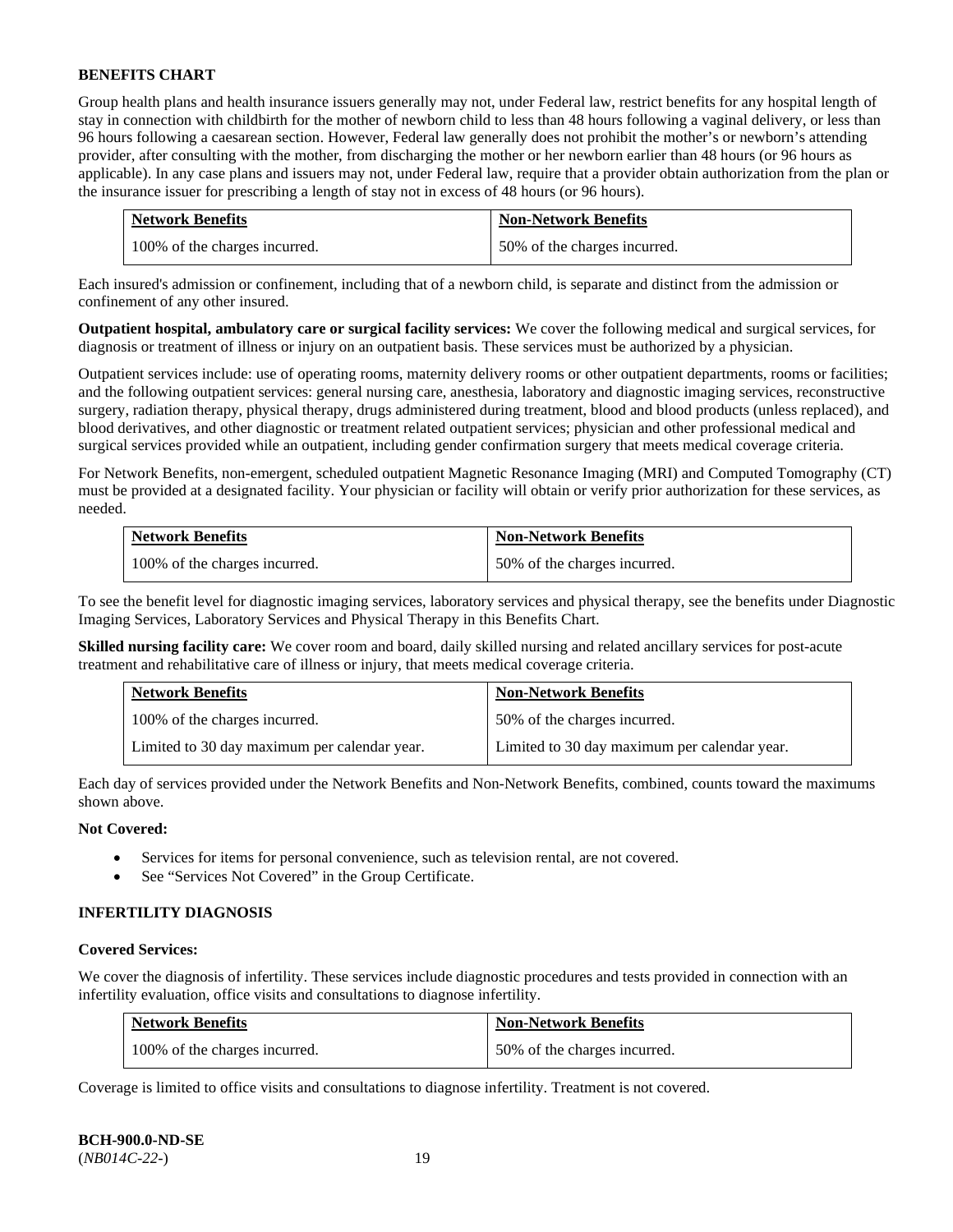# **Not Covered:**

- Infertility/fertility treatment, including but not limited to, office visits, laboratory services, diagnostic imaging services and fertility drugs, reversal of sterilization, and sperm, ova or embryo acquisition, retrieval or storage; however, we do cover office visits and consultations to diagnose infertility.
- Services related to the establishment of surrogate pregnancy and fees for a surrogate. However, pregnancy and maternity services are covered for an insured under this Benefits Chart, including a surrogate pregnancy.
- See "Services Not Covered" in the Group Certificate.

### **LABORATORY SERVICES**

#### **Covered Services:**

We cover laboratory tests when ordered by a provider and provided in a clinic or outpatient hospital facility. To see the benefit level for inpatient hospital or skilled nursing facility services, see benefits under "Inpatient Hospital and Skilled Nursing Facility Services" in this Benefits Chart.

#### **Prostate-specific antigen (PSA) testing**

| <b>Network Benefits</b>       | <b>Non-Network Benefits</b>  |
|-------------------------------|------------------------------|
| 100% of the charges incurred. | 50% of the charges incurred. |

#### **All other laboratory services**

#### **Services for illness or injury**

| <b>Network Benefits</b>       | <b>Non-Network Benefits</b>  |
|-------------------------------|------------------------------|
| 100% of the charges incurred. | 50% of the charges incurred. |

#### **Preventive services**

Laboratory services associated with preventive services are covered at the benefit level shown in the "Preventive Services" section of this Benefits Chart.

#### **Not Covered:**

See "Services Not Covered" in the Group Certificate.

# **MASTECTOMY RECONSTRUCTION BENEFIT**

#### **Covered Services:**

We cover reconstruction of the breast on which the mastectomy has been performed; surgery and reconstruction of the other breast to produce symmetrical appearance, and prostheses and physical complications of all stages of mastectomy, including lymphedemas.

| <b>Network Benefits</b>                                | <b>Non-Network Benefits</b>                            |
|--------------------------------------------------------|--------------------------------------------------------|
| Coverage level is same as corresponding Network        | Coverage level is same as corresponding Non-           |
| Benefits, depending on type of service provided,       | Network Benefits, depending on type of service         |
| such as Office Visits for Illness or Injury, Inpatient | provided, such as Office Visits for Illness or Injury, |
| or Outpatient Hospital Services.                       | Inpatient or Outpatient Hospital Services.             |

#### **Not Covered:**

• See "Services Not Covered" in the Group Certificate.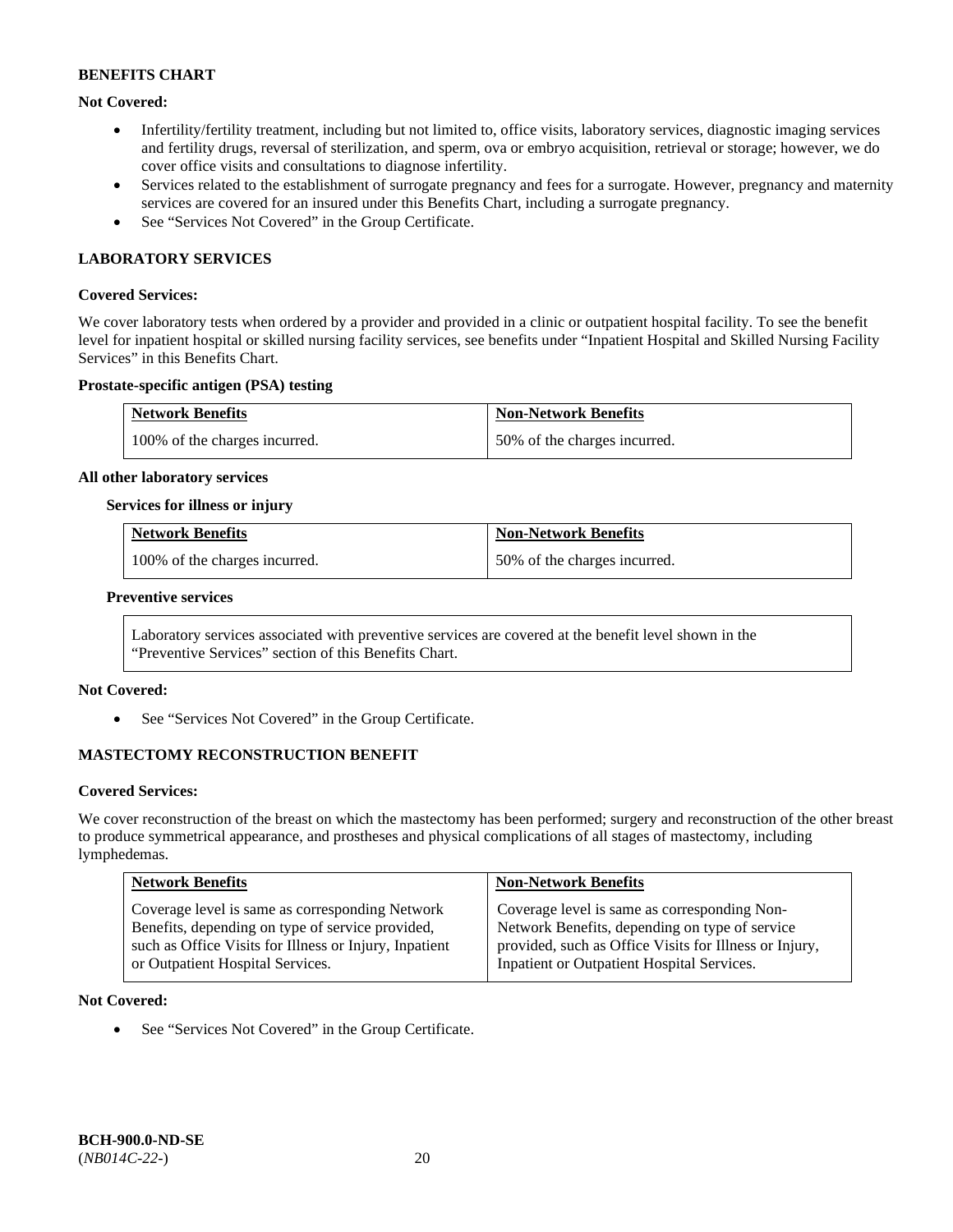# **MEDICATION THERAPY DISEASE MANAGEMENT PROGRAM**

### **Covered Services:**

If you meet our criteria for coverage, you may qualify for our Medication Therapy Disease Management program.

The program covers consultations with a designated pharmacist.

Covered services are based on established medical policies, which are subject to periodic review and modification by the medical directors. These medical policies (medical coverage criteria) are available online by logging on to your "*my*HealthPartners" account a[t healthpartners.com](http://www.healthpartners.com/) or by calling Member Services.

| <b>Network Benefits</b>                                     | <b>Non-Network Benefits</b> |
|-------------------------------------------------------------|-----------------------------|
| 100% of the charges incurred.<br>Deductible does not apply. | No coverage.                |

#### **Not Covered:**

See "Services Not Covered" in the Group Certificate.

# **OFFICE VISITS FOR ILLNESS OR INJURY**

### **Covered Services:**

We cover the following when medically necessary: professional medical and surgical services and related supplies, including biofeedback, of physicians and other health care providers; blood and blood products (unless replaced) and blood derivatives.

We cover diagnosis and treatment of illness or injury to the eyes. Where contact or eyeglass lenses are prescribed as medically necessary for the post-operative treatment of cataracts or for the treatment of aphakia, acute or chronic corneal pathology, or keratoconus, we cover the initial evaluation, lenses and fitting. Insureds must pay for lens replacement beyond the initial pair.

Services received via video, e-visit or telephone are covered under the "Telehealth/Telemedicine Services" section.

#### **Office visits**

| <b>Network Benefits</b>       | <b>Non-Network Benefits</b>  |
|-------------------------------|------------------------------|
| 100% of the charges incurred. | 50% of the charges incurred. |

#### **Convenience clinics**

| <b>Network Benefits</b>       | <b>Non-Network Benefits</b>  |
|-------------------------------|------------------------------|
| 100% of the charges incurred. | 50% of the charges incurred. |

#### **Injections administered in a physician's office, other than immunizations**

#### **Allergy injections**

| <b>Network Benefits</b>       | <b>Non-Network Benefits</b>  |
|-------------------------------|------------------------------|
| 100% of the charges incurred. | 50% of the charges incurred. |

#### **All other injections**

| <b>Network Benefits</b>       | <b>Non-Network Benefits</b>  |
|-------------------------------|------------------------------|
| 100% of the charges incurred. | 50% of the charges incurred. |

# **Not Covered:**

- Court ordered treatment.
- See "Services Not Covered" in the Group Certificate.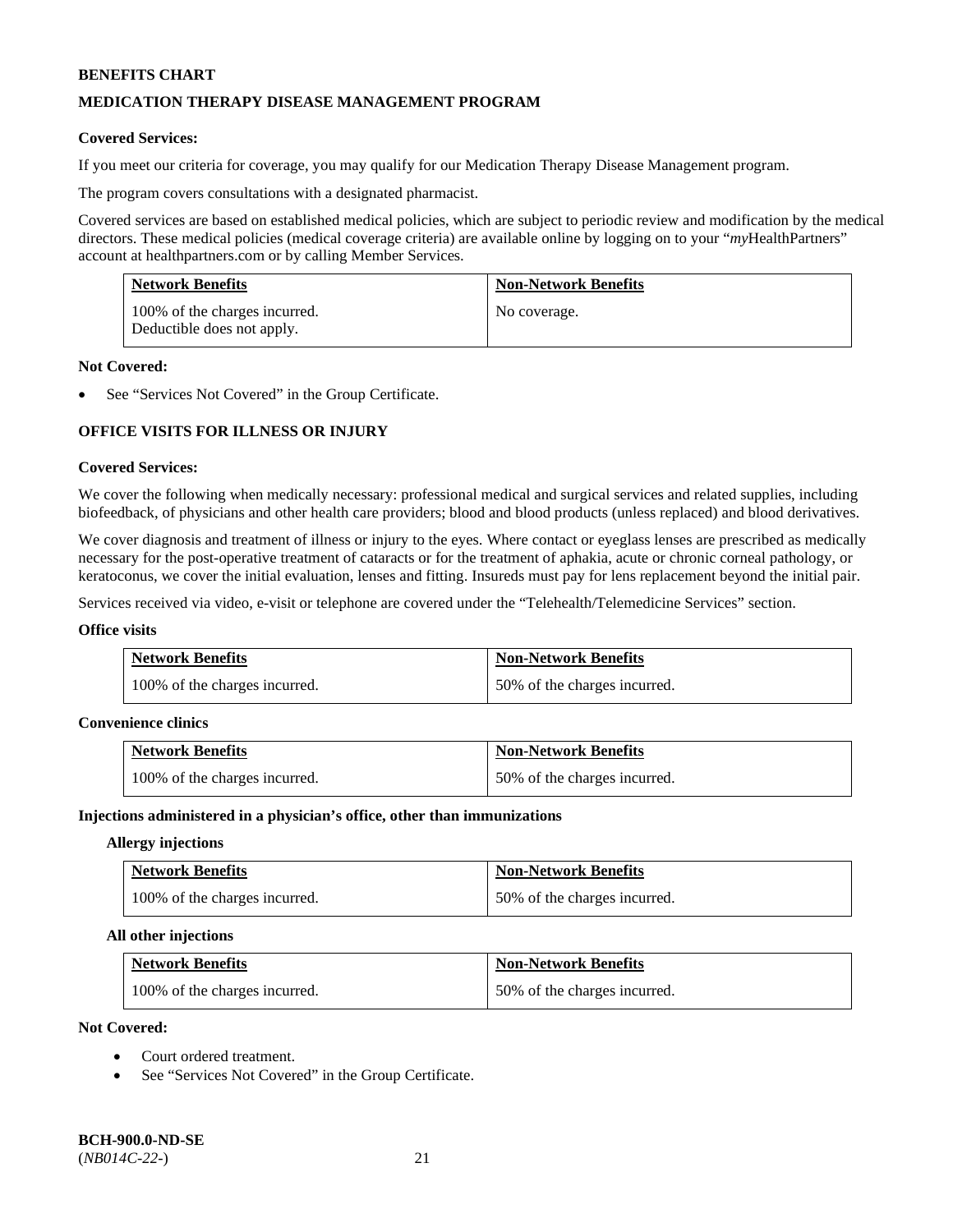# **PEDIATRIC EYEWEAR**

### **Covered Services:**

We cover pediatric eyewear for children.

Routine eye exams are covered under the "Preventive Services" section.

| <b>Network Benefits</b>       | <b>Non-Network Benefits</b> |
|-------------------------------|-----------------------------|
| 100% of the charges incurred. | No coverage.                |

# **Limitations:**

- Coverage under this provision will continue until the end of the month in which the child turns age 19.
- Limited to one of the following per calendar year:
	- o one pair of eyeglasses including one set of prescription lenses, frames from our designated eyewear collection, and anti-scratch coating; or
	- o one pair of non-disposable contact lenses; or
	- o a one-year supply of disposable contact lenses.
- Contact lens fittings are limited to two per calendar year.

### **Not Covered:**

- Frames that are not included in our designated eyewear collection. However, one pair of lenses will be covered if an insured
- chooses frames outside our designated eyewear collection.
- More than one pair of lenses or frames or non-disposable contacts per calendar year, regardless of the reason. This includes replacement of eyeglasses or contact lenses due to loss, breakage, theft, or change in prescription.
- Safety glasses or goggles for sports or vocational reasons.
- Upgrades including, but not limited to, UV protection and no-line multifocal lenses.
- See "Services Not Covered" in the Group Certificate.

# **PHYSICAL THERAPY, OCCUPATIONAL THERAPY AND SPEECH THERAPY**

# **Covered Services:**

We cover the following physical therapy, occupational therapy and speech therapy services:

- Medically necessary rehabilitative care to correct the effects of illness or injury.
- Habilitative care rendered for congenital, developmental or medical conditions which have significantly limited the successful initiation of normal speech and normal motor development.

Massage therapy which is performed in conjunction with other treatment/modalities by a physical or occupational therapist, is part of a prescribed treatment plan and is not billed separately is covered.

We cover services provided in a clinic. We also cover physical therapy provided in an outpatient hospital facility. To see the benefit level for inpatient hospital or skilled nursing facility services, see benefits under "Inpatient Hospital and Skilled Nursing Facility Services."

# **Rehabilitative care**

| <b>Network Benefits</b>       | <b>Non-Network Benefits</b>  |
|-------------------------------|------------------------------|
| 100% of the charges incurred. | 50% of the charges incurred. |

#### **Maximum Visits**

- Physical Therapy is limited to 30 visits per calendar year.
- Occupational Therapy is limited to 30 visits per calendar year.
- Speech Therapy is limited to 30 visits per calendar year.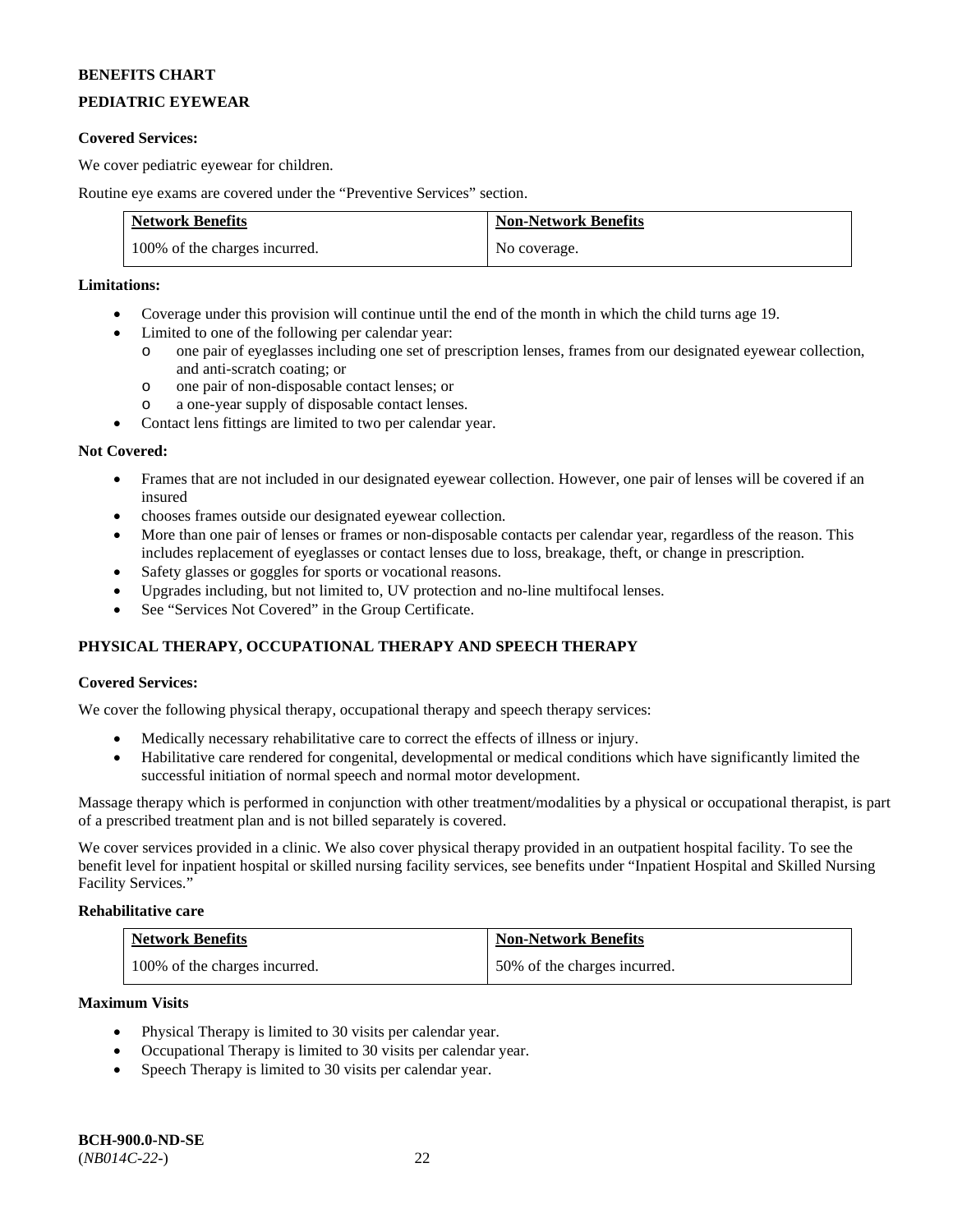### **Habilitative care**

| <b>Network Benefits</b>       | <b>Non-Network Benefits</b>  |
|-------------------------------|------------------------------|
| 100% of the charges incurred. | 50% of the charges incurred. |

# **Maximum Visits**

- Physical Therapy is limited to 30 visits per calendar year.
- Occupational Therapy is limited to 30 visits per calendar year.
- Speech Therapy is limited to 30 visits per calendar year.

# **Not Covered:**

- Massage therapy for the purpose of comfort or convenience of the insured.
- See "Services Not Covered" in the Group Certificate.

# **PRE-DIABETES DISEASE MANAGEMENT PROGRAM**

### **Covered Services:**

If you meet our criteria for coverage, you may qualify for the Pre-diabetes Disease Management Program through Omada Health. The program covers group health coaching which focuses on weight loss, exercise, behavior modification and health education at select locations determined by the plan.

| Network Benefits                                            | <b>Non-Network Benefits</b> |
|-------------------------------------------------------------|-----------------------------|
| 100% of the charges incurred.<br>Deductible does not apply. | Not applicable.             |

# **Not Covered:**

• See "Services Not Covered" in the Group Certificate.

# **PRESCRIPTION DRUG SERVICES**

#### **Covered Services:**

We cover prescription drugs and medications, which can be self-administered or are administered in a physician's office. We cover off-label use of formulary drugs to treat cancer if the drug is recognized for the treatment of cancer in an authoritative compendia used by the Medicare program and when an appropriate level of evidence or medical necessity is met.

# **For Network benefits, drugs and medications must be obtained at a Network Pharmacy.**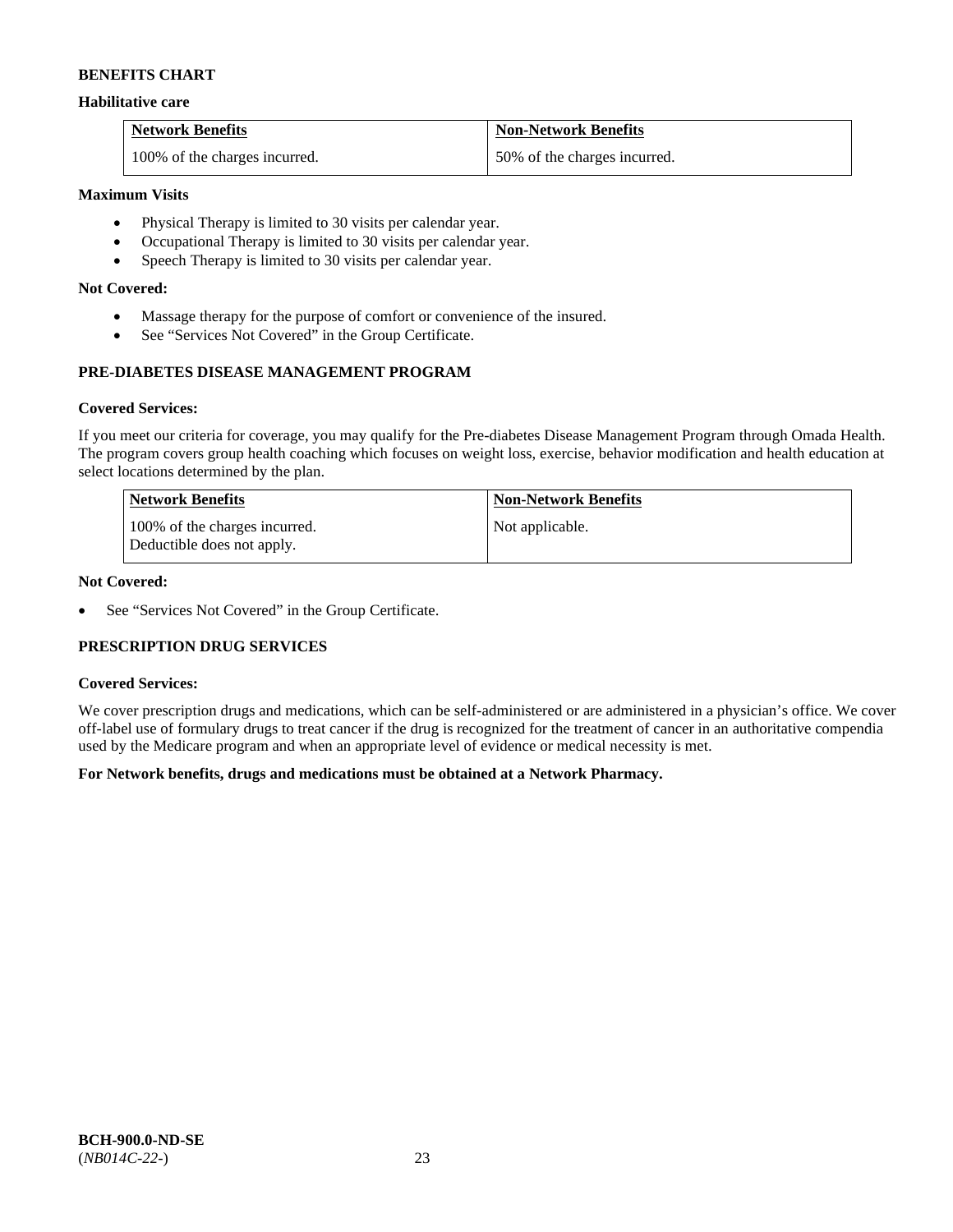**If a copayment is required, you must pay one copayment for each 31-day supply, or portion thereof unless otherwise indicated below.** 

# **Outpatient drugs (except as specified below)**

# **Drugs on the Preventive Drug List**

| <b>Network Benefits</b>                                                                                                                                            | <b>Non-Network Benefits</b>  |
|--------------------------------------------------------------------------------------------------------------------------------------------------------------------|------------------------------|
| Generic formulary drugs from the Preventive Drug<br>List are covered at 100% of the charges incurred.<br>Deductible does not apply.                                | 50% of the charges incurred. |
| Brand name formulary drugs from the Preventive<br>Drug List are covered at 100% of the charges<br>incurred, subject to your copayment of \$60 per<br>prescription. |                              |
| In no event will your cost for a formulary insulin<br>drug exceed \$25.                                                                                            |                              |
| Deductible does not apply.                                                                                                                                         |                              |

### **All other drugs**

| <b>Network Benefits</b>                                                                          | <b>Non-Network Benefits</b>  |
|--------------------------------------------------------------------------------------------------|------------------------------|
| All other formulary drugs are covered at 100% of the<br>charges incurred.<br>Deductible applies. | 50% of the charges incurred. |
| Non-formulary drugs are covered at 80% of the<br>charges incurred.<br>Deductible applies.        |                              |

### **Mail order drugs**

| <b>Network Benefits</b>                                                                                                                                                                                                                                  | <b>Non-Network Benefits</b>                                                       |
|----------------------------------------------------------------------------------------------------------------------------------------------------------------------------------------------------------------------------------------------------------|-----------------------------------------------------------------------------------|
| For your convenience, you may also get up to a 93-<br>day supply of outpatient prescription drugs that can<br>be self-administered through the designated mail<br>order service.<br>Specialty Drugs are not available through the mail<br>order service. | Mail order drugs are only available through the<br>designated mail order service. |

# **Specialty drugs that are self-administered**

| <b>Network Benefits</b>       | <b>Non-Network Benefits</b> |
|-------------------------------|-----------------------------|
| 100% of the charges incurred. | No coverage.                |

For Network Benefits, Specialty Drugs are limited to drugs on the specialty drug list and must be obtained from a designated vendor.

# **Drugs for the treatment of growth deficiency**

| <b>Network Benefits</b>       | <b>Non-Network Benefits</b>  |
|-------------------------------|------------------------------|
| 100% of the charges incurred. | 50% of the charges incurred. |

For Network Benefits, Growth Deficiency Drugs are limited to drugs on the specialty drug list and must be obtained from a designated vendor.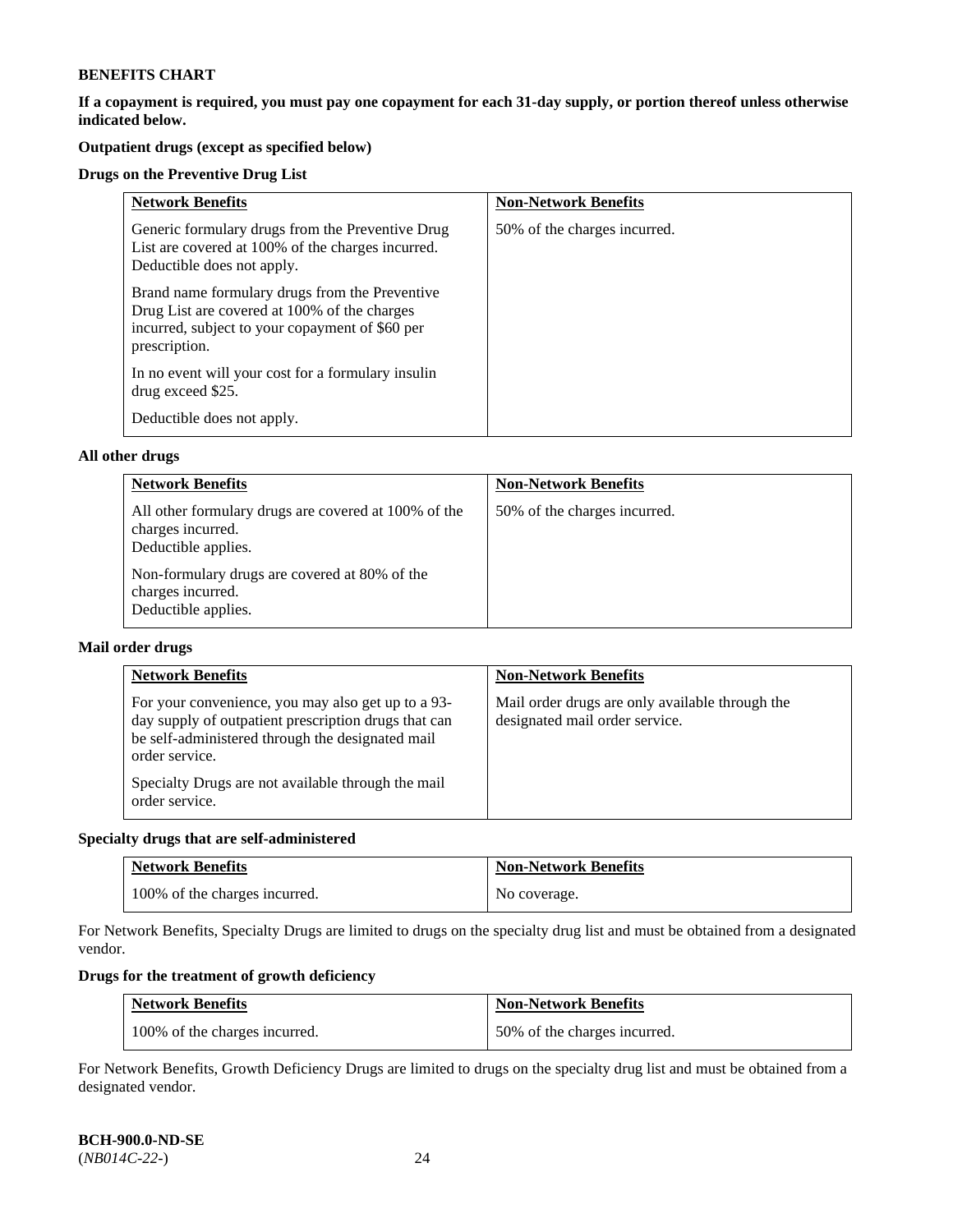**Tobacco cessation drugs are covered for all FDA-approved tobacco cessation drugs (including over-the-counter drugs) for a minimum of 90 days**

| <b>Network Benefits</b>                                     | <b>Non-Network Benefits</b>  |
|-------------------------------------------------------------|------------------------------|
| 100% of the charges incurred.<br>Deductible does not apply. | 50% of the charges incurred. |

### **Contraceptive drugs**

| <b>Network Benefits</b>                                                                                                                                            | <b>Non-Network Benefits</b>  |
|--------------------------------------------------------------------------------------------------------------------------------------------------------------------|------------------------------|
| 100% of the charges incurred for formulary drugs.<br>Deductible does not apply.                                                                                    | 50% of the charges incurred. |
| If a physician requests that a non-formulary<br>contraceptive drug be dispensed as written, the drug<br>will be covered at 100%, not subject to the<br>deductible. |                              |

**ACA preventive medications.** We cover preventive medications currently recommended by USPSTF with an A or B rating if they are prescribed by your medical provider and they are listed on our Commercial ACA Preventive Drug List. Preventive medications are subject to periodic review and modification. Changes would be effective in accordance with the federal rules and reflected in our current medical coverage criteria for preventive care services.

| <b>Network Benefits</b>                                     | <b>Non-Network Benefits</b>  |
|-------------------------------------------------------------|------------------------------|
| 100% of the charges incurred.<br>Deductible does not apply. | 50% of the charges incurred. |

### **Limitations:**

- Certain drugs may require prior authorization as indicated on the formulary. HealthPartners may require prior authorization for the drug and also the site where the drug will be provided. Certain drugs are subject to our utilization review process and quantity limits as indicated on our formulary.
- Certain non-formulary drugs require prior authorization. In addition, certain drugs may be subject to any quantity limits applied as part of our trial program. The trial drug program applies to new prescriptions for certain drugs which have high toxicity, low tolerance, high costs and/or high potential for waste. Trial drugs are indicated on the formulary and/or the Specialty Drug List. Your first fill of a trial drug may be limited to less than a month supply. If the drug is well tolerated and effective, you will receive the remainder of your first month supply.
- If an insured requests a brand name drug when there is a generic equivalent, the brand name drug will be covered up to the charge that would apply to the generic drug, minus any required copayment. If a physician requests that a brand name drug be dispensed as written, the drug will be paid at the non-formulary benefit.
- We may require insureds to try over-the-counter (OTC) drug alternatives before approving more costly formulary prescription drugs.
- Unless otherwise specified in the Prescription Drug Services section, you may receive up to a 31-day supply per prescription.
- New prescriptions to treat certain chronic conditions are limited to a 31-day supply.
- No more than a 31-day supply of Specialty Drugs will be covered and dispensed at a time unless it is a manufacturer supplied drug that cannot be split that supplies the insured with more than a 31 day supply.

# **Not Covered:**

- Replacement of prescription drugs, medications, equipment and supplies due to loss, damage or theft.
- Nonprescription (over the counter) drugs or medications, including, but not limited to, vitamins, supplements, homeopathic remedies, and non-FDA approved drugs, unless listed on the formulary and prescribed by a physician or legally authorized health care provider under applicable state and federal law. In addition, if the Insured obtains a prescription, this exclusion does not include aspirin to prevent cardiovascular disease for men and women of certain ages; folic acid supplements for women who may become pregnant; fluoride chemoprevention supplements for children without fluoride in their water source; and iron supplements for children age 6-12 months who are at risk for anemia.
- All drugs used for the treatment of sexual dysfunction.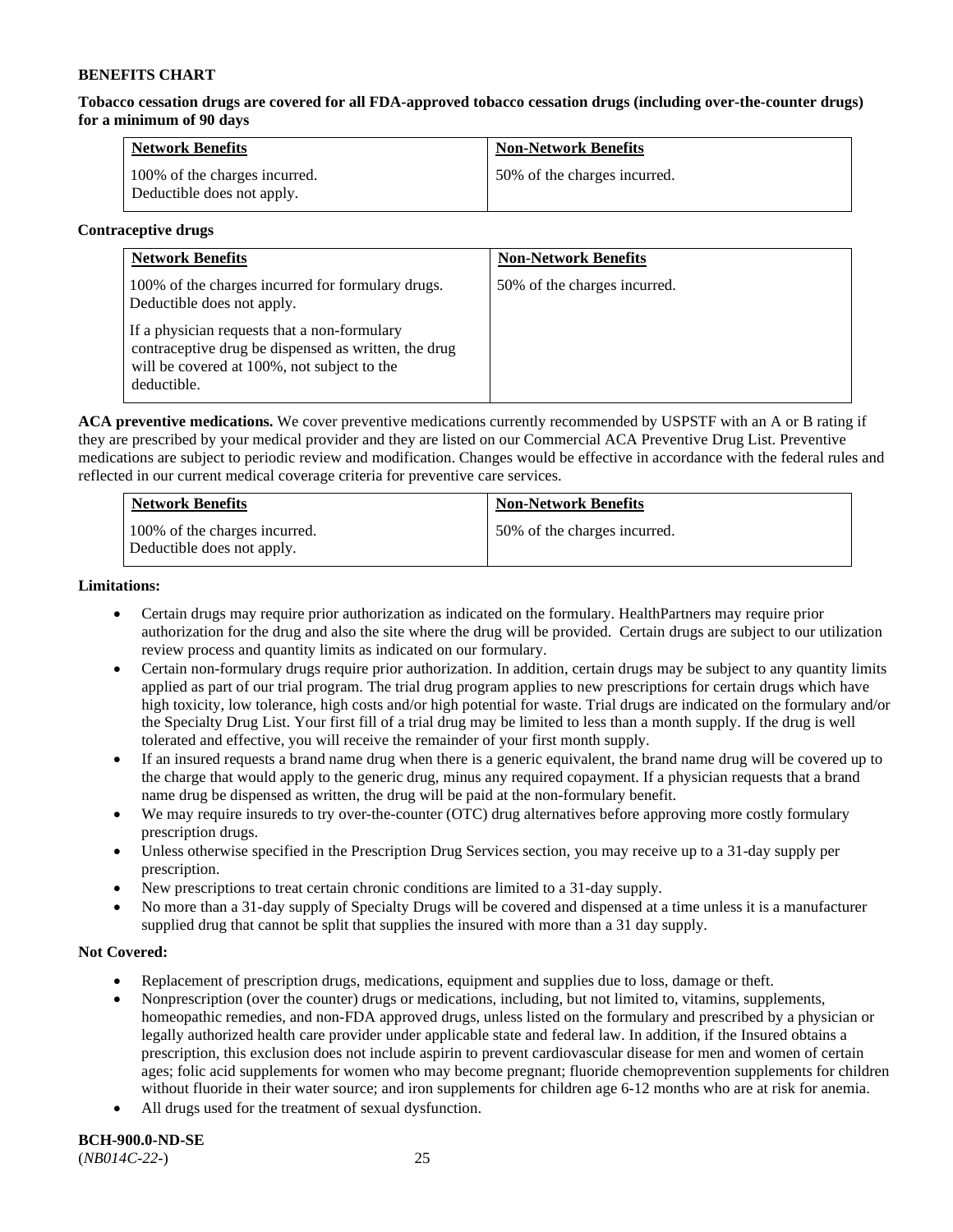- Fertility drugs.
- Medical cannabis.
- Drugs on the Excluded Drug List. The Excluded Drug List includes select drugs within a therapy class that are not eligible for coverage. This includes drugs that may be excluded for certain indications. The Excluded Drug List is available at [healthpartners.com.](http://www.healthpartners.com/)
- Drugs that are newly approved by the FDA until they are reviewed and approved by HealthPartners Pharmacy and Therapeutics Committee.
- Medical devices approved by the FDA will not be covered under the Prescription Drug Services section unless they are on our formulary. Covered medical devices are generally submitted and reimbursed under your medical benefits.
- See "Services Not Covered" in the Group Certificate.

# **PREVENTIVE SERVICES**

# **Applicable Definitions:**

**Routine Preventive Services** are routine healthcare services that include screenings, check-ups and counseling to prevent illness, disease or other health problems before symptoms occur.

**Diagnostic Services** are services to help a provider understand your symptoms, diagnose illness and decide what treatment may be needed. They may be the same services that are listed as preventive services, but they are being used as diagnostic services. Your provider will determine if these services are preventive or diagnostic. These services are not preventive if received as part of a visit to diagnose, manage or maintain an acute or chronic medical condition, illness or injury. When that occurs, unless indicated below, standard deductibles, copayments or coinsurance apply.

# **Covered Services:**

We cover preventive services that meet any of the requirements under the Affordable Care Act (ACA) shown in the bulleted items below. These preventive services are covered at 100% under the network benefits with no deductible, copayments or coinsurance. If a preventive service is not required by the ACA and it is covered at a lower benefit level or if a group qualifies for an exemption or accommodation for certain benefits under the ACA, it will be specified below. Preventive benefits mandated under the ACA are subject to periodic review and modification. Changes would be effective in accordance with the federal rules. Preventive services mandated by the ACA include:

- Evidence-based items or services that have in effect a rating of A or B in the current recommendations of the United States Preventive Services Task Force with respect to the individual;
- Immunizations for routine use in children, adolescents and adults that have in effect a recommendation from the Advisory Committee on Immunization Practices of the Centers for Disease Control and Prevention with respect to the individual;
- With respect to infants, children and adolescents, evidence-informed preventive care and screenings provided for in comprehensive guidelines supported by the Health Resources and Services Administration; and
- With respect to women, preventive care and screenings provided for in comprehensive guidelines supported by the Health Resources and Services Administration.

Covered services are based on established medical policies, which are subject to periodic review and modification by the medical or dental directors. These medical policies (medical coverage criteria) are available by calling Member Services, or logging on to your "*my*HealthPartners" account at [healthpartners.com.](http://www.healthpartners.com/) 

ACA and state mandated preventive services are covered as follows:

**Routine health exams and periodic health assessments.** A physician or health care provider will counsel you as to how often health assessments are needed based on age, sex and health status. This includes screening and counseling for tobacco use and all FDA approved tobacco cessation medications including over-the-counter drugs (as shown in the Prescription Drug Services section).

| <b>Network Benefits</b>                                     | <b>Non-Network Benefits</b>  |
|-------------------------------------------------------------|------------------------------|
| 100% of the charges incurred.<br>Deductible does not apply. | 50% of the charges incurred. |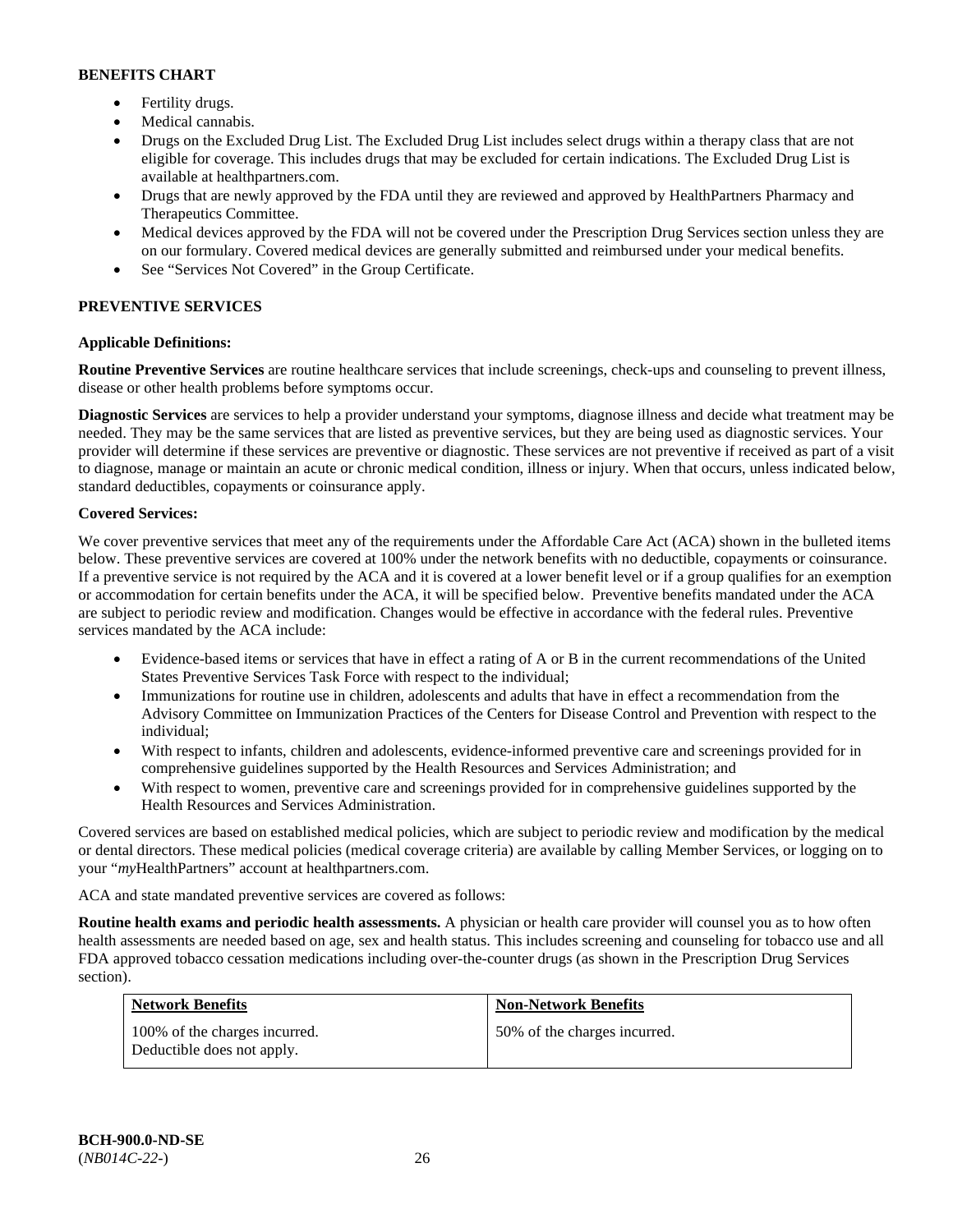**Child health supervision services.** This includes pediatric preventive services such as newborn screenings, appropriate immunizations, developmental assessments and laboratory services appropriate to the age of the child from birth to 72 months and appropriate immunizations to age 18.

| <b>Network Benefits</b>                                     | <b>Non-Network Benefits</b>  |
|-------------------------------------------------------------|------------------------------|
| 100% of the charges incurred.<br>Deductible does not apply. | 50% of the charges incurred. |

### **Routine prenatal care and exams**.

| <b>Network Benefits</b>                                     | <b>Non-Network Benefits</b>  |
|-------------------------------------------------------------|------------------------------|
| 100% of the charges incurred.<br>Deductible does not apply. | 50% of the charges incurred. |

**Routine postnatal care.** This includes health exams, assessments, education and counseling relating to the period immediately after childbirth.

| <b>Network Benefits</b>                                     | <b>Non-Network Benefits</b>  |
|-------------------------------------------------------------|------------------------------|
| 100% of the charges incurred.<br>Deductible does not apply. | 50% of the charges incurred. |

**Routine screening procedures for cancer.** This includes colorectal screening, digital rectal examinations, or other cancer screenings recommended by the USPSTF with an A or B rating. Women's preventive health services below describe additional routine screening procedures for cancer.

| <b>Network Benefits</b>                                     | <b>Non-Network Benefits</b>  |
|-------------------------------------------------------------|------------------------------|
| 100% of the charges incurred.<br>Deductible does not apply. | 50% of the charges incurred. |

**Professional voluntary family planning services.** This includes services to prevent or delay a pregnancy, including counseling and education. Services must be provided by a licensed provider.

| <b>Network Benefits</b>                                     | <b>Non-Network Benefits</b>  |
|-------------------------------------------------------------|------------------------------|
| 100% of the charges incurred.<br>Deductible does not apply. | 50% of the charges incurred. |

# **Adult immunizations**

| <b>Network Benefits</b>                                     | <b>Non-Network Benefits</b>  |
|-------------------------------------------------------------|------------------------------|
| 100% of the charges incurred.<br>Deductible does not apply. | 50% of the charges incurred. |

**Women's preventive health services.** This includes mammograms, screenings for cervical cancer (pap smears), breast pumps, human papillomavirus (HPV) testing, counseling for sexually transmitted infections, counseling and screening for human immunodeficiency virus (HIV), and all FDA approved contraceptive methods as prescribed by a doctor, sterilization procedures, education and counseling (see the "Prescription Drug Services" section for coverage of oral contraceptive drugs). For women whose family history is associated with an increased risk for BRCA1 or BRCA2 gene mutations, we cover genetic counseling and BRCA screening without cost sharing, if appropriate and as determined by a physician.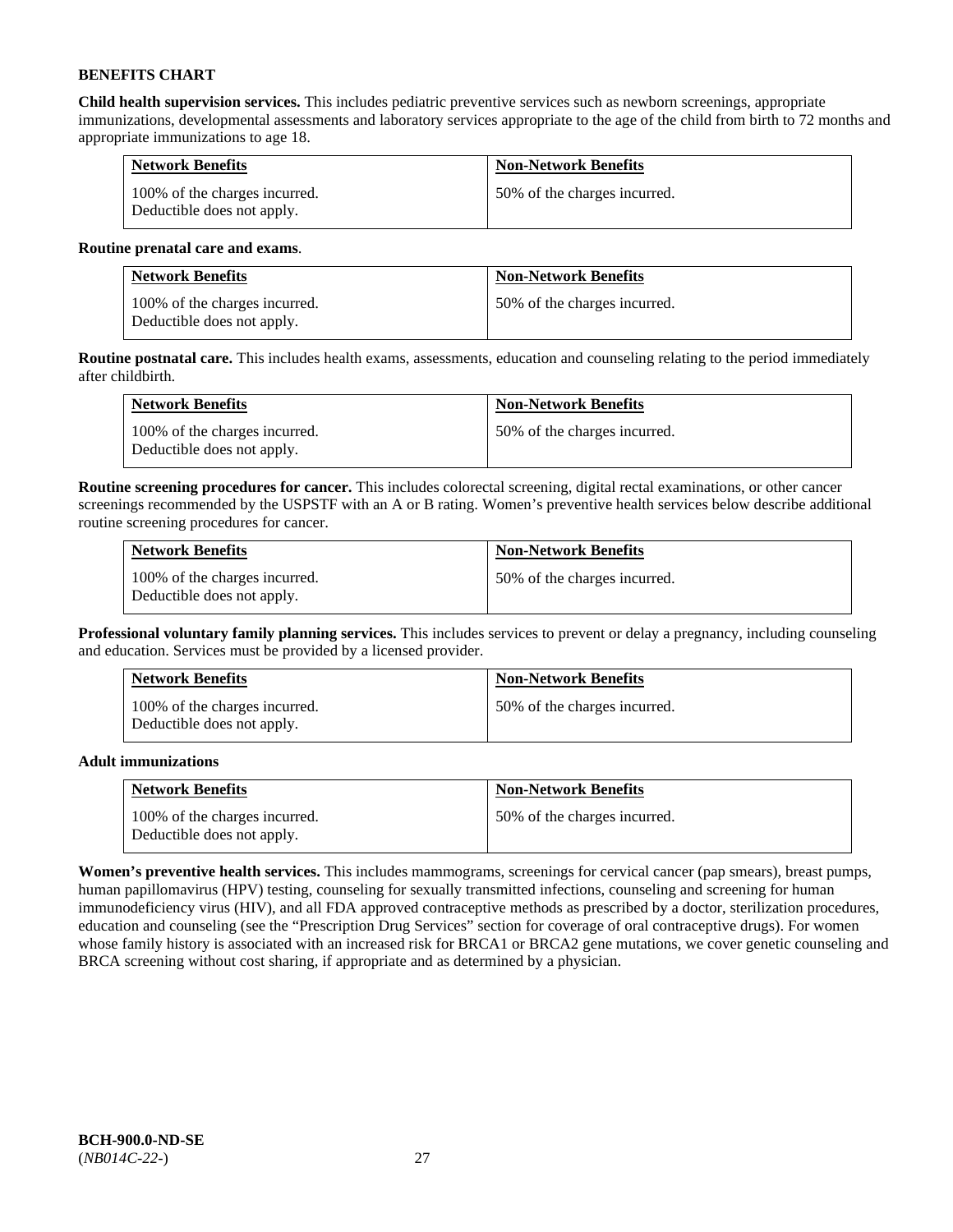With respect to mammograms, we cover no less than the following:

- One baseline mammogram examination for each woman who is at least thirty-five but less than forty years of age.
- One mammogram examination every year, or more frequently if ordered by a physician, for each woman who is at least forty years of age.

| <b>Network Benefits</b>                                     | <b>Non-Network Benefits</b>  |
|-------------------------------------------------------------|------------------------------|
| 100% of the charges incurred.<br>Deductible does not apply. | 50% of the charges incurred. |

**Obesity screening and management.** We cover obesity screening and counseling for all ages during a routine preventive care exam. If you are age 18 or older and have a body mass index of 30 or more, we also cover intensive obesity management to help you lose weight. Your primary care doctor can coordinate these services.

| <b>Network Benefits</b>                                     | <b>Non-Network Benefits</b>  |
|-------------------------------------------------------------|------------------------------|
| 100% of the charges incurred.<br>Deductible does not apply. | 50% of the charges incurred. |

# **In addition to any ACA or state mandated preventive services referenced above, we cover the following eligible services:**

# **Routine eye and hearing exams**

| <b>Network Benefits</b>                                     | <b>Non-Network Benefits</b>  |
|-------------------------------------------------------------|------------------------------|
| 100% of the charges incurred.<br>Deductible does not apply. | 50% of the charges incurred. |

**Ovarian cancer surveillance tests for women who are at risk.** "At risk for ovarian cancer" means (1) having a family history that includes any of the following: one or more first-degree or second-degree relatives with ovarian cancer, clusters of female relatives with breast cancer or nonpolyposis colorectal cancer; or (2) testing positive for BRCA1 or BRCA2 mutations. "Surveillance tests for ovarian cancer" means annual screening using: CA-125 serum tumor marker testing, transvaginal ultrasound, pelvic examination or other proven ovarian cancer screening tests currently being evaluated by the federal Food and Drug Administration or by the National Cancer Institute.

| <b>Network Benefits</b>                         | <b>Non-Network Benefits</b>                      |
|-------------------------------------------------|--------------------------------------------------|
| Coverage level is same as corresponding Network | Coverage level is same as corresponding Non-     |
| Benefit, depending on type of service provided, | Network Benefit, depending on type of service    |
| such as Diagnostic Imaging Services, Laboratory | provided, such as Diagnostic Imaging Services,   |
| Services Office Visits for Illness or Injury or | Laboratory Services Office Visits for Illness or |
| Preventive Services.                            | Injury or Preventive Services.                   |

**Peak flow meters for insureds diagnosed with asthma.** Must be prescribed by a licensed provider.

| <b>Network Benefits</b>                                     | <b>Non-Network Benefits</b>  |
|-------------------------------------------------------------|------------------------------|
| 100% of the charges incurred.<br>Deductible does not apply. | 50% of the charges incurred. |

**Glucose meters prescribed by a licensed provider** (other than continuous glucose monitoring systems which are covered under the section "Diabetic Equipment and Supplies")

| <b>Network Benefits</b>                                                                       | <b>Non-Network Benefits</b>  |
|-----------------------------------------------------------------------------------------------|------------------------------|
| 100% of the charges incurred.<br>Deductible does not apply.                                   | 50% of the charges incurred. |
| Glucose meters are limited to meters on the formulary<br>and must be obtained from a pharmacy |                              |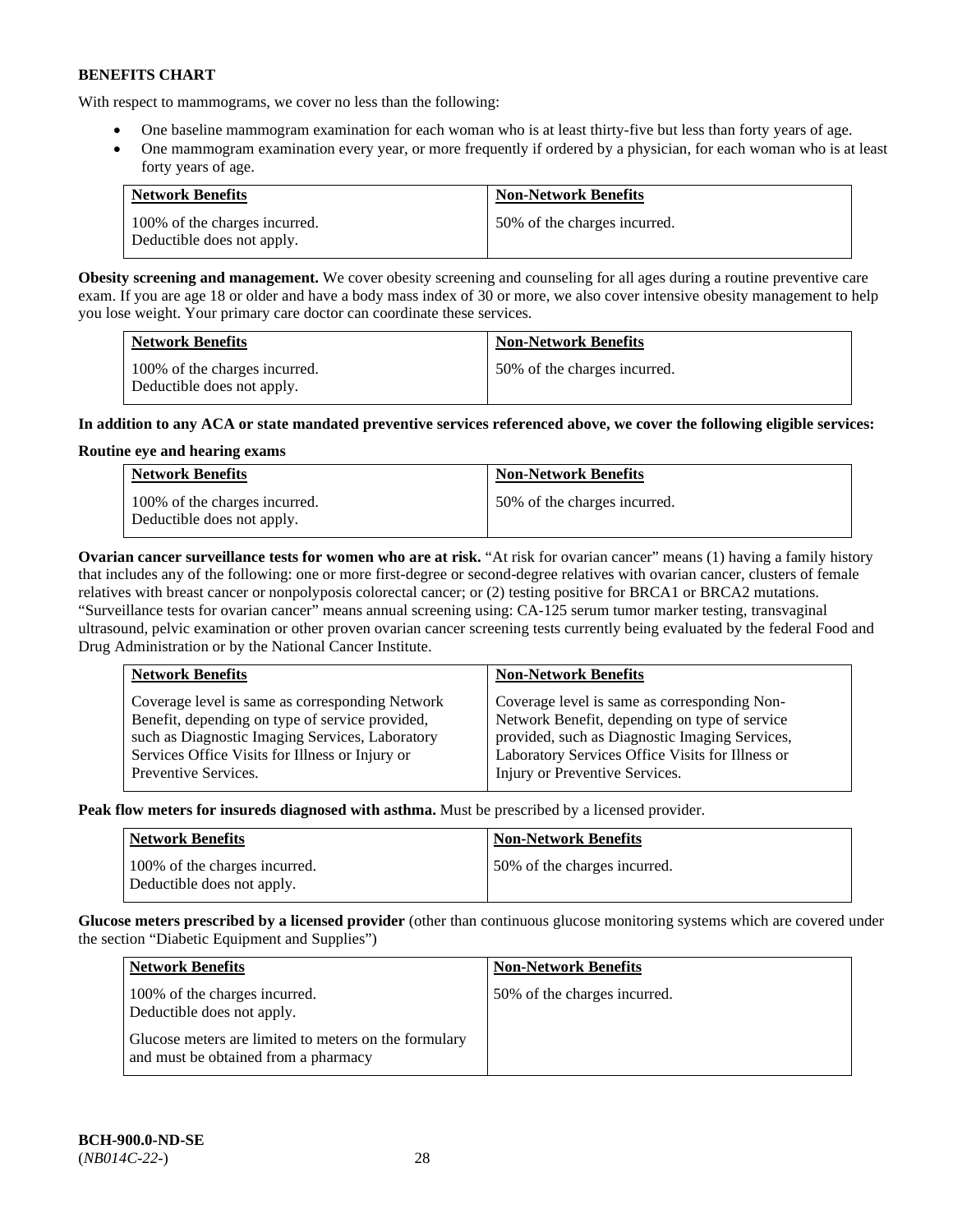#### **Retinopathy screening for insureds diagnosed with diabetes**

| <b>Network Benefits</b>                                     | <b>Non-Network Benefits</b>  |
|-------------------------------------------------------------|------------------------------|
| 100% of the charges incurred.<br>Deductible does not apply. | 50% of the charges incurred. |

#### **Hemoglobin A1C testing for insureds diagnosed with diabetes**

| <b>Network Benefits</b>                                     | <b>Non-Network Benefits</b>  |
|-------------------------------------------------------------|------------------------------|
| 100% of the charges incurred.<br>Deductible does not apply. | 50% of the charges incurred. |

### **International normalized ratio (INR) testing for insureds diagnosed with liver disease and/or bleeding disorders**

| Network Benefits                                            | <b>Non-Network Benefits</b>  |
|-------------------------------------------------------------|------------------------------|
| 100% of the charges incurred.<br>Deductible does not apply. | 50% of the charges incurred. |

#### **Low-density lipoprotein (LDL) testing for insureds diagnosed with heart disease**

| <b>Network Benefits</b>                                     | <b>Non-Network Benefits</b>  |
|-------------------------------------------------------------|------------------------------|
| 100% of the charges incurred.<br>Deductible does not apply. | 50% of the charges incurred. |

# **Limitations:**

• Services are not preventive if received as part of a visit to diagnose, manage or maintain an acute or chronic medical condition, illness or injury. When that occurs, unless otherwise indicated above, standard deductibles, copayments or coinsurance apply.

#### **Not Covered:**

• See "Services Not Covered" in the Group Certificate.

# **TELEHEALTH/TELEMEDICINE SERVICES**

### **Definitions:**

**Telehealth, Telemedicine, or Virtual Care.** This is a means of communication between a health care professional and a patient. This includes the use of secure electronic information, imaging, and communication technologies, including:

- interactive audio or audio-video
- interactive audio with store-and-forward technology
- chat-based and email-based systems
- physician-to-physician consultation
- patient education
- data transmission
- data interpretation
- digital diagnostics (algorithm-enabled diagnostic support)
- digital therapeutics (the use of personal health devices and sensors, either alone or in combination with conventional drug
- therapies, for disease prevention and management)

### Services can be delivered:

Synchronously: the patient and health care professional are engaging with one another at the same time; or Asynchronously: the patient and health care professional engage with each other at different points in time.

**Telephone Visits.** Live, synchronous, interactive encounters over the telephone between a patient and a healthcare provider.

**BCH-900.0-ND-SE** (*NB014C-22-*) 29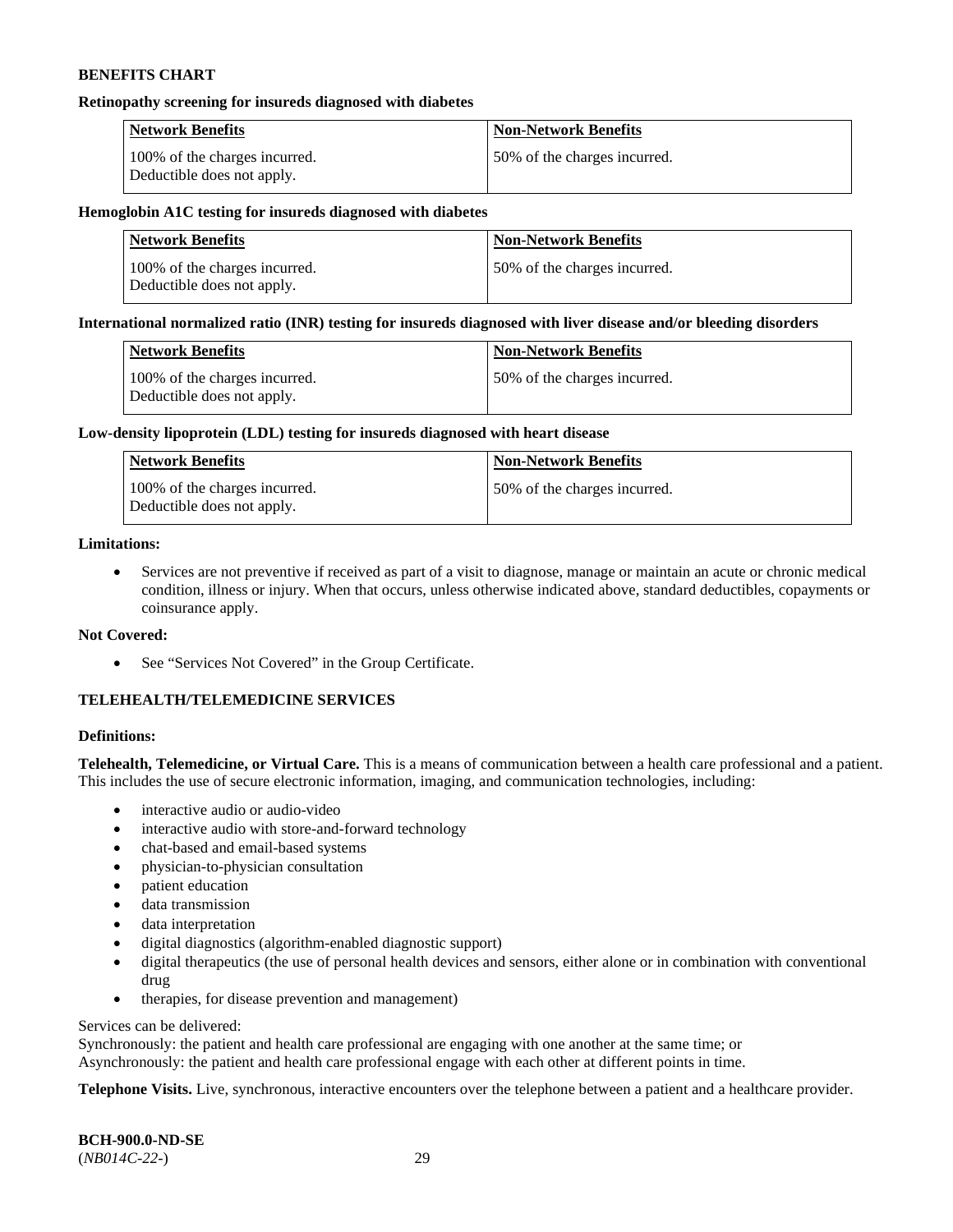**E-visit or chat-based visits.** Asynchronous online or mobile app encounters to discuss a patient's personal health information, vital signs, and other physiologic data or diagnostic images. The healthcare provider reviews and delivers a consultation, diagnosis, prescription or treatment plan after reviewing the patient's visit information.

**Virtuwell<sup>®</sup>**. This is an online service for you to receive a diagnosis and treatment for certain conditions, such as a cold, flu, ear pain and sinus infections. You may access the Virtuwell website at [virtuwell.com.](https://www.virtuwell.com/)

**Video Visits.** Live, synchronous, interactive encounters using secure web-based video between a patient and a healthcare provider.

#### **Covered Services:**

The Plan covers the following methods of receiving care for services that would be eligible under the Plan if the service were provided in person.

#### **Scheduled telephone visits**

| <b>Network Benefits</b>       | <b>Non-Network Benefits</b>  |
|-------------------------------|------------------------------|
| 100% of the charges incurred. | 50% of the charges incurred. |

#### **E-visits**

#### **Access to online care through Virtuwell at [virtuwell.com](https://www.virtuwell.com/)**

| <b>Network Benefits</b>       | <b>Non-Network Benefits</b> |
|-------------------------------|-----------------------------|
| 100% of the charges incurred. | Not applicable.             |

#### **All other E-visits**

| <b>Network Benefits</b>       | <b>Non-Network Benefits</b>  |
|-------------------------------|------------------------------|
| 100% of the charges incurred. | 50% of the charges incurred. |

#### **Video visits**

| <b>Network Benefits</b>                                | <b>Non-Network Benefits</b>                            |
|--------------------------------------------------------|--------------------------------------------------------|
| Coverage level is same as corresponding Network        | Coverage level is same as corresponding Non-           |
| Benefits, depending on type of service provided        | Network Benefits, depending on type of service         |
| such as Office Visits for Illness or Injury, Inpatient | provided, such as Office Visits for Illness or Injury, |
| or Outpatient Hospital Services.                       | Inpatient or Outpatient Hospital Services.             |

### **Not Covered:**

• See "Services Not Covered" in the Group Certificate.

#### **TRANSPLANT SERVICES**

#### **Applicable Definitions:**

**Autologous.** This is when the source of cells is from the individual's own marrow or stem cells.

**Allogeneic.** This is when the source of cells is from a related or unrelated donor's marrow or stem cells.

**Autologous Bone Marrow Transplant.** This is when the bone marrow is harvested from the individual and stored. The patient undergoes treatment which includes tumor ablation with high-dose chemotherapy and/or radiation. The bone marrow is reinfused (transplanted).

**Allogeneic Bone Marrow Transplant.** This is when the bone marrow is harvested from the related or unrelated donor and stored. The patient undergoes treatment which includes tumor ablation with high-dose chemotherapy and/or radiation. The bone marrow is reinfused (transplanted).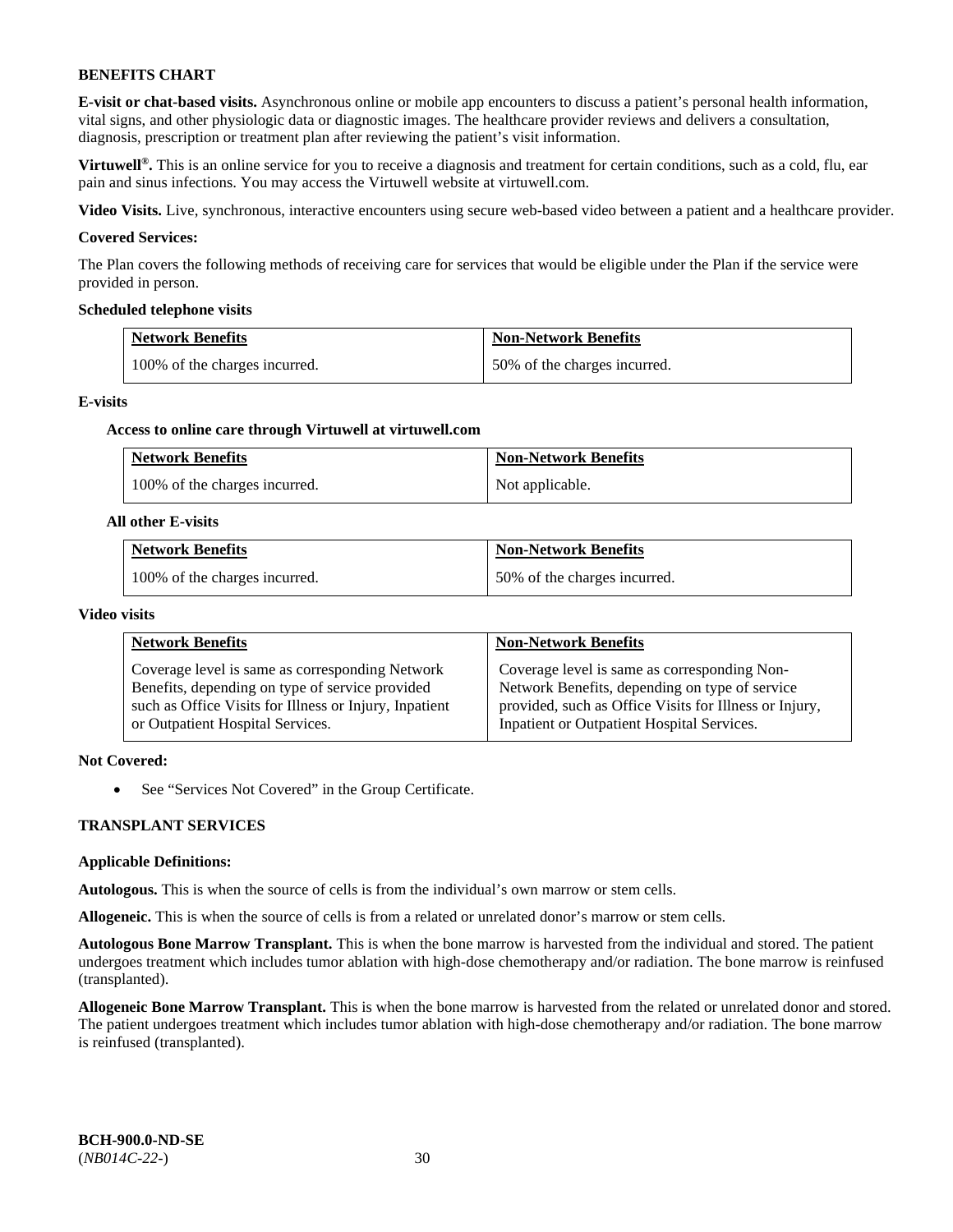**Autologous/Allogeneic Stem Cell Support.** This is a treatment process that includes stem cell harvest from either bone marrow or peripheral blood, tumor ablation with high-dose chemotherapy and/or radiation, stem cell reinfusion, and related care. Autologous/allogeneic bone marrow transplantation and high dose chemotherapy with peripheral stem cell rescue/support are considered to be autologous/allogeneic stem cell support.

**Designated Transplant Center.** This is any health care provider, group or association of health care providers designated by us to provide services, supplies or drugs for specified transplants for our insureds.

**Transplant Services.** This is transplantation (including retransplants) of the human organs or tissue listed below, including all related post-surgical treatment, follow-up care and drugs and multiple transplants for a related cause. Transplant services do not include other organ or tissue transplants or surgical implantation of mechanical devices functioning as a human organ, except surgical implantation of an FDA approved Ventricular Assist Device (VAD) or total artificial heart, functioning as a temporary bridge to heart transplantation.

# **Prior authorization is required prior to consultation to support coordination of care and benefits.**

# **Covered Services:**

We cover eligible transplant services (as defined above) while you are covered under this Certificate. Transplants that will be considered for coverage are limited to the following:

- Kidney transplants for end-stage disease.
- Cornea transplants for end-stage disease.
- Heart transplants for end-stage disease.
- Lung transplants or heart/lung transplants for: (1) primary pulmonary hypertension; (2) Eisenmenger's syndrome; (3) end-stage pulmonary fibrosis; (4) alpha 1 antitrypsin disease; (5) cystic fibrosis; and (6) emphysema.
- Liver transplants for: (1) biliary atresia in children; (2) primary biliary cirrhosis; (3) post-acute viral infection (including hepatitis A, hepatitis B antigen e negative and hepatitis C) causing acute atrophy or post-necrotic cirrhosis; (4) primary sclerosing cholangitis; (5) alcoholic cirrhosis; and (6) hepatocellular carcinoma.
- Allogeneic bone marrow transplants or peripheral stem cell support associated with high dose chemotherapy for: (1) acute myelogenous leukemia; (2) acute lymphocytic leukemia; (3) chronic myelogenous leukemia; (4) severe combined immunodeficiency disease; (5) Wiskott-Aldrich syndrome; (6) aplastic anemia; (7) sickle cell anemia; (8) non-relapsed or relapsed non-Hodgkin's lymphoma; (9) multiple myeloma; and (10) testicular cancer.
- Autologous bone marrow transplants or peripheral stem cell support associated with high-dose chemotherapy for: (1) acute leukemias; (2) non-Hodgkin's lymphoma; (3) Hodgkin's disease; (4) Burkitt's lymphoma; (5) neuroblastoma; (6) multiple myeloma; (7) chronic myelogenous leukemia; and (8) non-relapsed non-Hodgkin's lymphoma.
- Pancreas transplants for simultaneous pancreas-kidney transplants for diabetes, pancreas after kidney, living related segmental simultaneous pancreas kidney transplantation and pancreas transplant alone.

To receive Network Benefits, charges for transplant services must be incurred at a Designated Transplant Center.

The transplant-related treatment provided, including expenses incurred for directly related donor services, shall be subject to and in accordance with the provisions, limitations, maximum and other terms of this Benefits Chart.

Medical and hospital expenses of the donor are covered only when the recipient is an insured and the transplant and directly related donor expenses have been prior authorized for coverage. Treatment of medical complications that may occur to the donor are not covered. Donors are not considered insureds, and are therefore not eligible for the rights afforded to insureds under the Group Certificate.

The list of eligible transplant services and coverage determinations are based on established medical policies, which are subject to periodic review and modifications by the medical director.

| <b>Network Benefits</b>                          | <b>Non-Network Benefits</b>                             |
|--------------------------------------------------|---------------------------------------------------------|
| See Network Inpatient Hospital Services benefit. | See Non-Network Inpatient Hospital Services<br>benefit. |